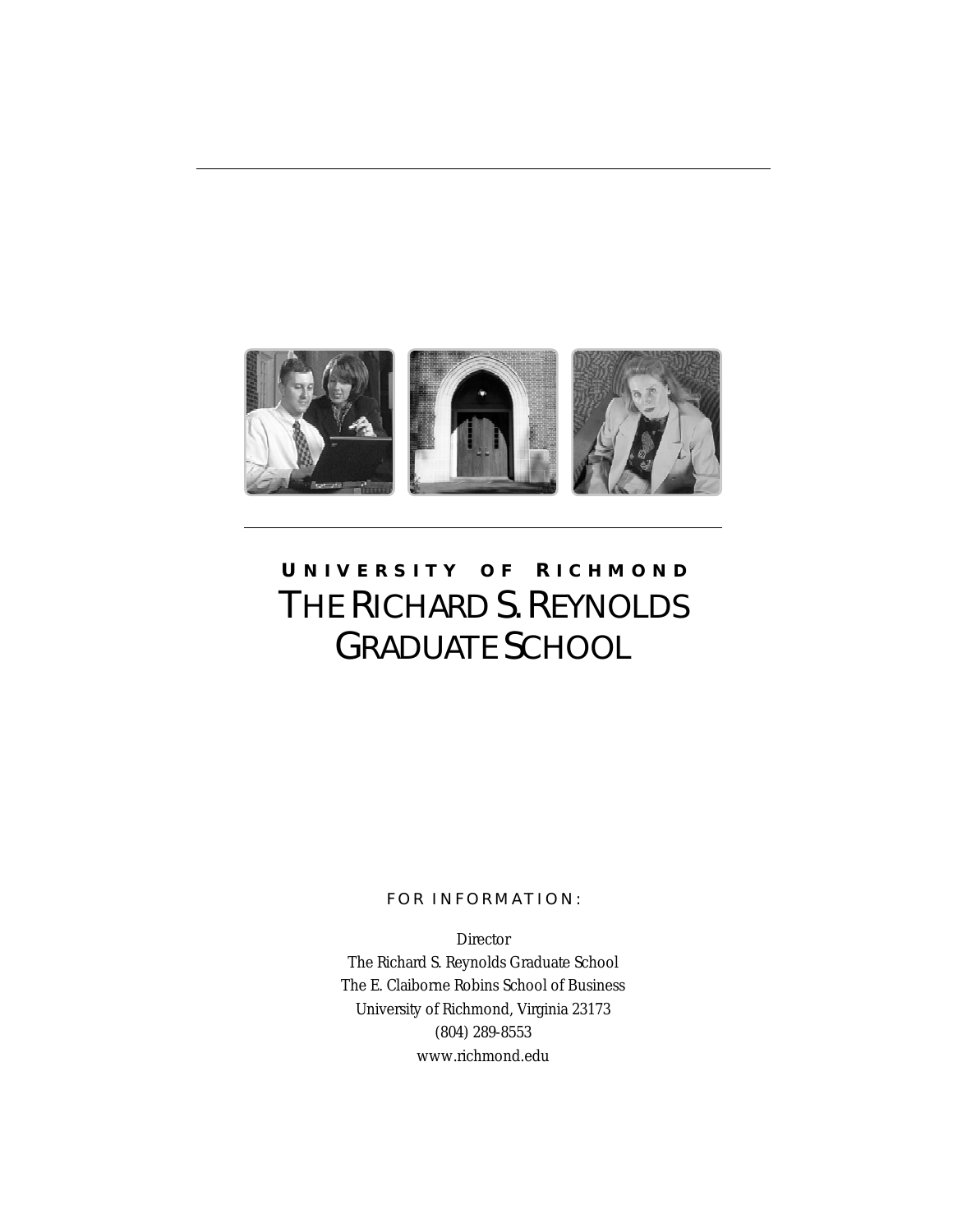

### **To Potential MBA Applicants:**

Thank you for your interest in the University of Richmond MBA program.

Because of the desirability of an MBA degree and the excellent reputation of the University of Richmond, the number of applications from highly qualified individuals has risen substantially. At the same time the number of openings in the program has not increased. Therefore, admissions are



very selective and quite competitive.

**For your information, the mean Graduate Management Admission Test score and mean undergraduate grade-point average of recently admitted classes have been about 600 and 3.00, respectively.**

Finally, you should note that applicants are re-

quired to have at least two years of relevant work experience since completing the baccalaureate degree.

I hope this information will help you as you consider applying to the MBA program. Please feel free to call our office if you have any questions.

### **Dr. Ian Stewart**

*Associate Dean and Director*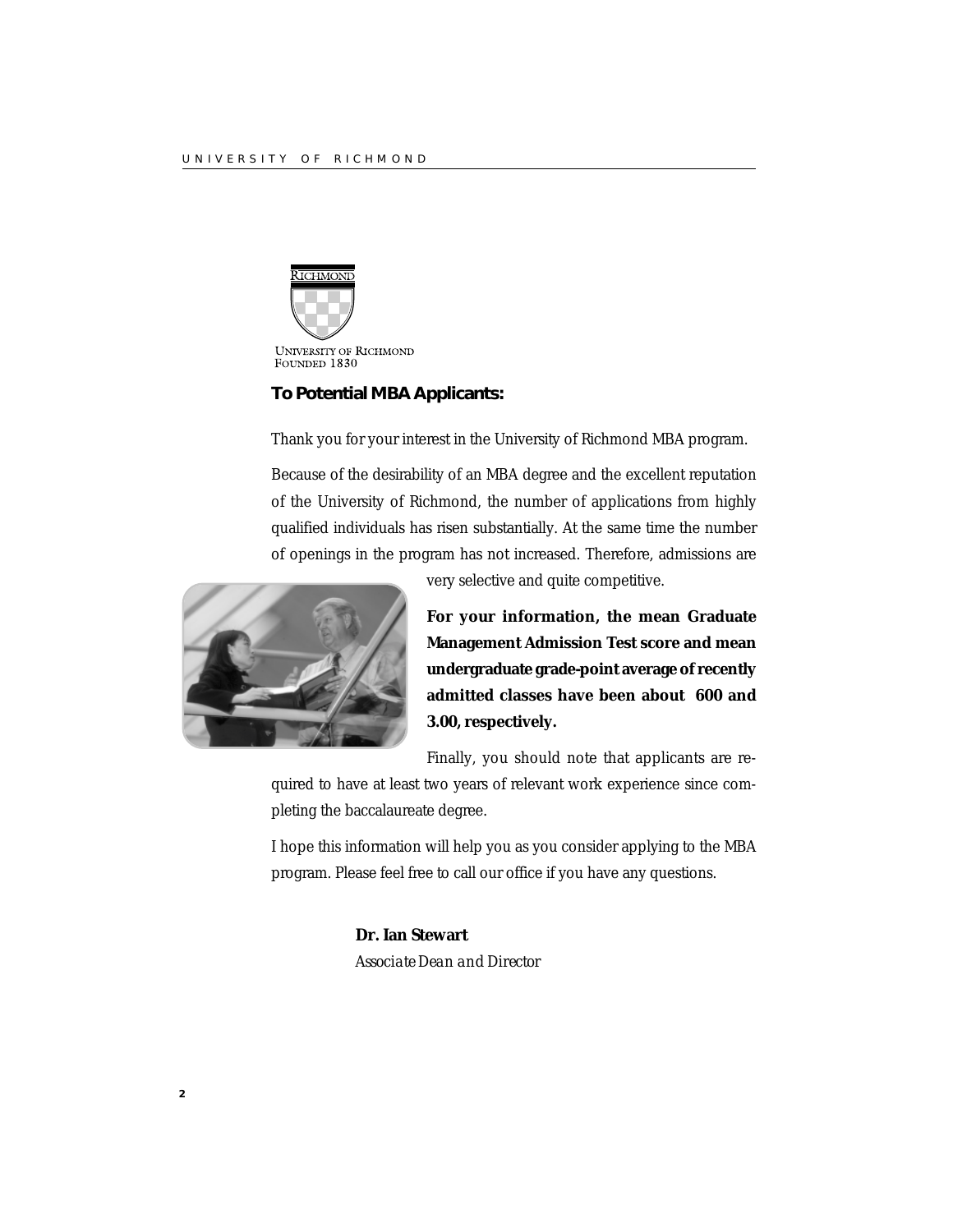

## C ONTENTS

| Academic Calendars  4                         |
|-----------------------------------------------|
| The Richard S. Reynolds<br>Graduate School  6 |
| MBA Program  7                                |
| <b>MBA Admission  9</b>                       |
| Degree Requirements  11                       |
| The University of Richmond. 13                |
| Ethics and Conduct  16                        |
| Academic Procedures  17                       |
| Financial Affairs  21                         |
| Confidentiality  22                           |
| Courses of Instruction  23                    |
|                                               |
| <b>Board of Trustees  25</b>                  |
|                                               |
| School of Business Faculty  26                |
| The Management Institute  28                  |
| Application Form  29                          |
| Index to Buildings  31                        |
| Numerical Key 34                              |
| <b>Location of Departments  34</b>            |
| Campus Map  35                                |
|                                               |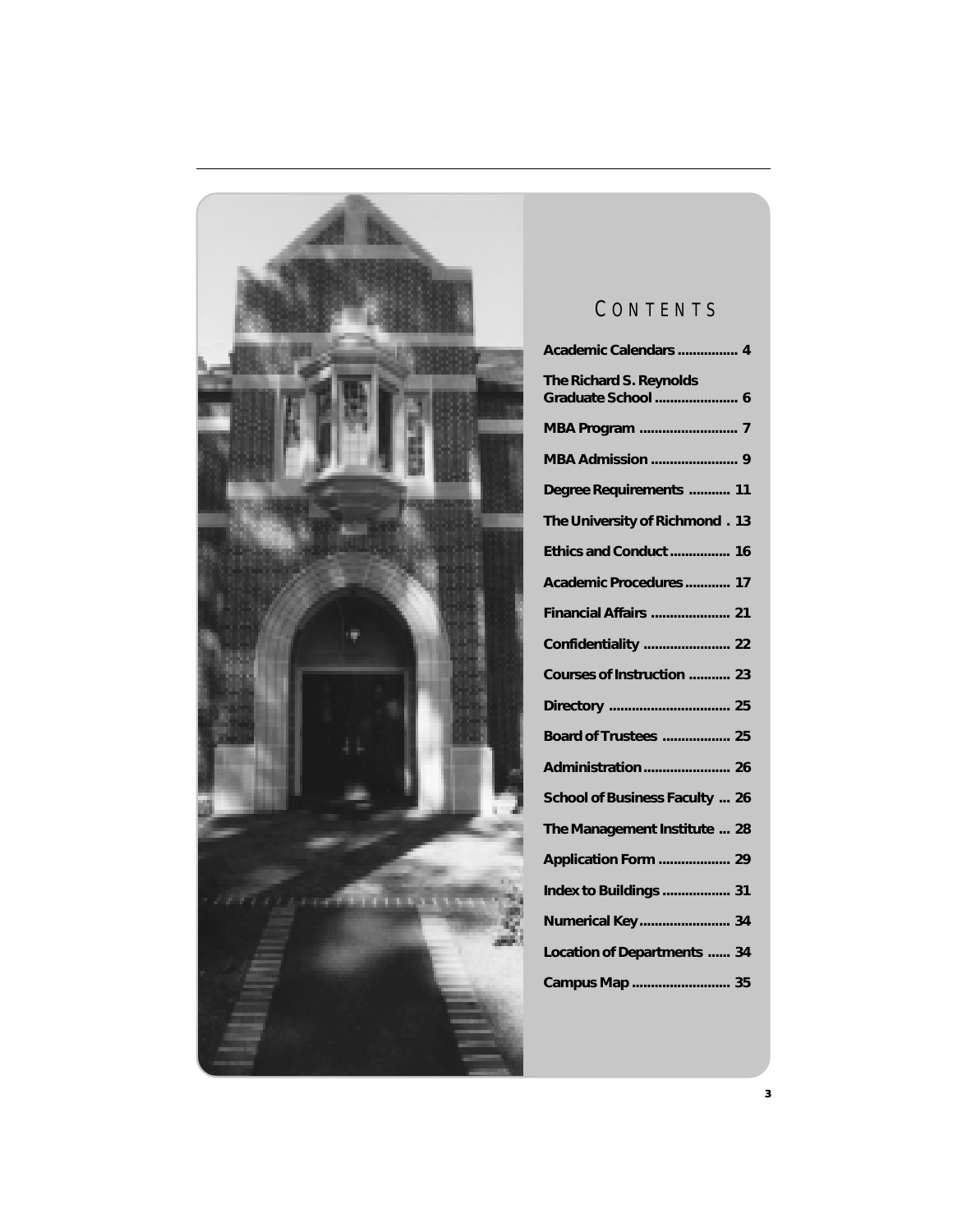## 2000-01 **A CADEMIC C ALENDARS**

## **SUMMER SCHOOL 2000**

**Session I**

### Apr. 11-21, Tues.-Fri. .................. Registration

|                                                 | May 29, Mon.  Memorial Day (No class-Make-Up May 30, Tues.) |
|-------------------------------------------------|-------------------------------------------------------------|
|                                                 |                                                             |
| June 22, Thurs.  May session final examinations |                                                             |
|                                                 | June 22, Thurs.  May session ends at close of day           |

### **Session II**

| Apr. 11-21, Tues.-Fri.  Registration |  |
|--------------------------------------|--|
| June 26, Mon.  Classes begin         |  |
|                                      |  |
|                                      |  |
| Aug. 16, Wed.  Summer Diploma Date   |  |

### **FALL SEMESTER 2000**

| Aug. 8-17, Tues.-Thurs.  Registration                 |                                                          |
|-------------------------------------------------------|----------------------------------------------------------|
| Aug. 28, Mon.  Classes begin                          |                                                          |
|                                                       |                                                          |
|                                                       |                                                          |
|                                                       | Nov. 20, Mon.  Thanksgiving holiday begins after classes |
| Nov. 27, Mon.  Classes resume                         |                                                          |
| Dec. 11-14, Mon.-Thurs.  Fall-term final examinations |                                                          |
| Dec. 14, Thurs.  Fall-term ends                       |                                                          |
|                                                       |                                                          |

### **SPRING SEMESTER 2001**

| Nov. 14-21, Tues-Tues.  Registration                       |                   |
|------------------------------------------------------------|-------------------|
|                                                            |                   |
|                                                            |                   |
|                                                            | not filed earlier |
|                                                            |                   |
|                                                            |                   |
| Apr. 30-May 3, Mon.-Thurs.  Spring-term final examinations |                   |
|                                                            |                   |
|                                                            |                   |
|                                                            |                   |

### 2001-02

### **SUMMER SCHOOL 2001**

The 2001 Summer School Calendar will be announced in January 2001.

### **FALL SEMESTER 2001**

| Aug. 27, Mon.  Classes begin                          |  |
|-------------------------------------------------------|--|
|                                                       |  |
|                                                       |  |
|                                                       |  |
| Nov. 26, Mon.  Classes resume                         |  |
| Dec. 10-13, Mon.-Thurs.  Fall-term final examinations |  |
| Dec. 13, Thurs.  Fall-term ends                       |  |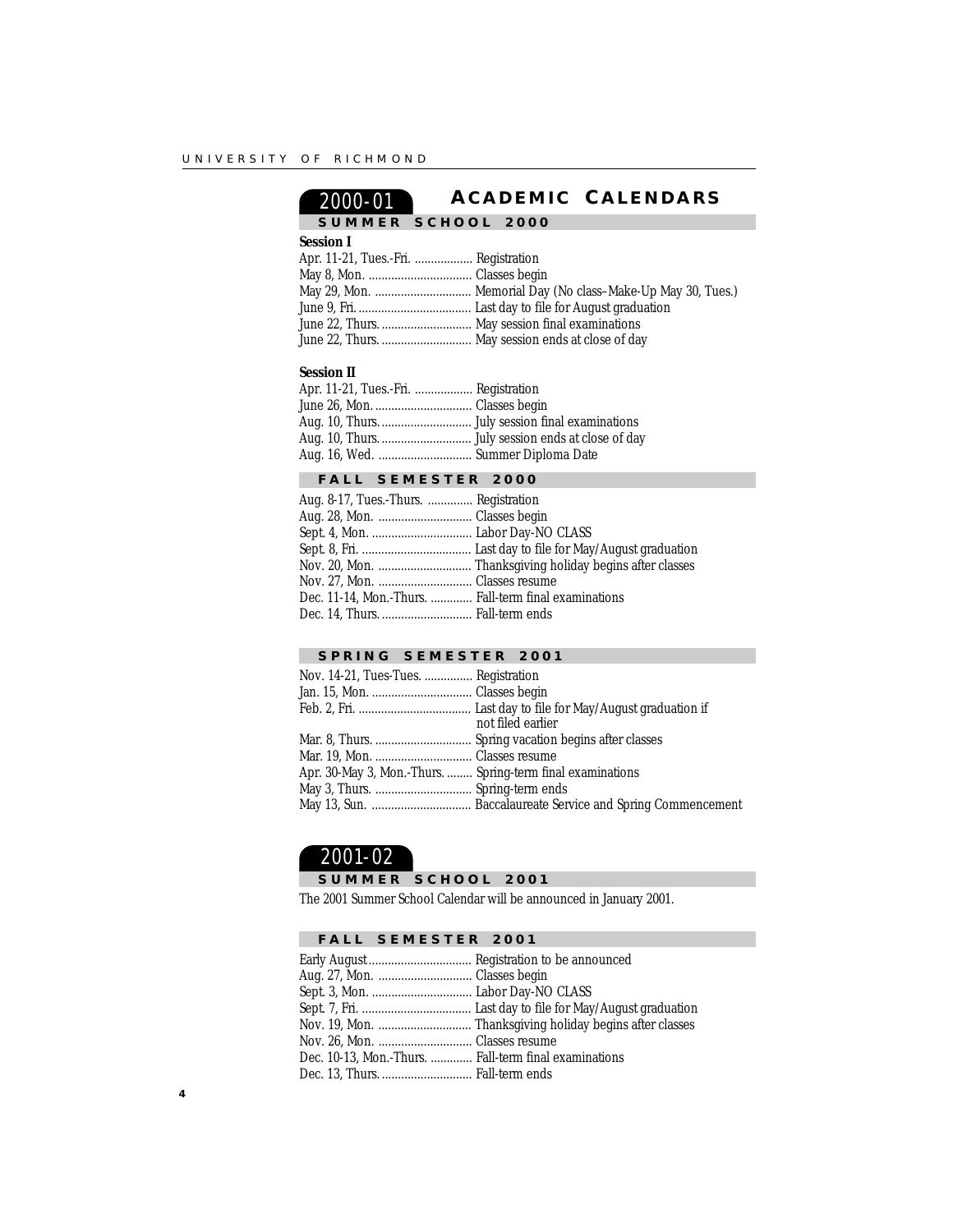#### **SPRING SEMESTER 2002**

| Apr. 22-25, Mon.-Thurs.  Spring-term final examinations |  |
|---------------------------------------------------------|--|
|                                                         |  |
|                                                         |  |

\* Each term the Registrar publishes a detailed academic calendar to inform the University community of time schedules and deadlines. Dates are subject to change.

#### **Addendum to the University of Richmond Academic Calendars 2000-2002**

The list below is intended to familiarize the University community with major religious holidays affecting many throughout the campus. Inclusion on this list does not imply that the day is a University holiday, but is provided to alert members of the Richmond community to possible scheduling conflicts. See the Class Attendance and University Holidays section of the catalog for details.

#### **Christian Holidays 2000- 2002**

|  | 2001-2002          |
|--|--------------------|
|  | Dec 25, Tue, 2001  |
|  | Mar 29. Fri. 2002  |
|  | Mar 31, Sun, 2002  |
|  | April 1, Mon, 2002 |
|  |                    |

#### **Jewish Holidays 2000-2002**

| 2000-2001                                                                                                    | 2001-2002                   |
|--------------------------------------------------------------------------------------------------------------|-----------------------------|
|                                                                                                              | Sep 18-19, Tue-Wed, 2001    |
|                                                                                                              | Sept 27, Thur, 2001         |
|                                                                                                              | Oct 2-3, Tue-Wed, 2001      |
| Shemini Atzeret/Simchat Torah  Oct 21-22, Sat-Sun, 2000                                                      | Oct 9-10, Tue-Wed, 2001     |
|                                                                                                              | Dec 10-18, Mon.-Tues., 2001 |
|                                                                                                              | Mar 28-29, Thur-Fri, 2002   |
|                                                                                                              | April 3-4, Wed-Thur, 2002   |
|                                                                                                              | May 17-18, Fri-Sat, 2002    |
| Jewish holy days, religious festivals, and the weekly Sabbath begin at sunset. On these days, observant Jews |                             |
|                                                                                                              |                             |

do not engage in daily activities or fulfill routine commitments. Many Jews who do not observe all holy days prefer to celebrate at their synagogue or at home on Rosh Hashanah, Yom Kippur, and the first two evenings of Passover.

\*\*This holiday does not require absence from routine commitments.

#### **Islamic Holidays 2000-2002**

| Holiday                                                  | 2000-2001 | 2001-2002         |  |  |
|----------------------------------------------------------|-----------|-------------------|--|--|
|                                                          |           | Dec 16, Sun, 2001 |  |  |
|                                                          |           | Feb 23. Sat. 2002 |  |  |
|                                                          |           | Mar 16, Sat. 2002 |  |  |
| All Islamic dates begin at sunset the preceding evening. |           |                   |  |  |

The Islamic year is based on the lunar cycle, consisting of twelve months of 29 or 30 days each, totaling 353 or 354 days. Each new month begins at the sighting of a new moon. Actual dates may differ by a day or two from the above dates. In many places, the moon sighting is often determined in advance by astronomical calculations.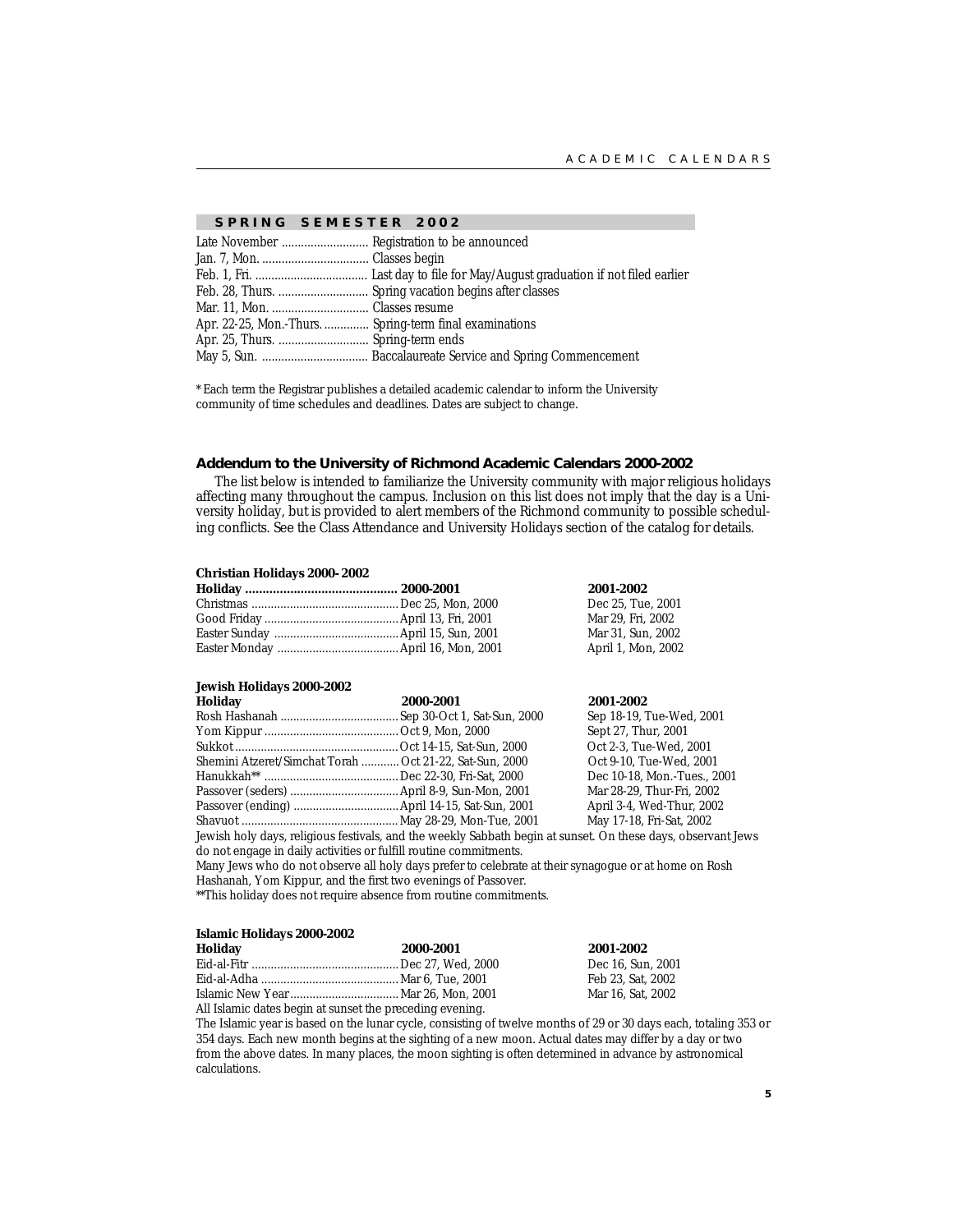### **T H E R ICHARD S. R EYNOLDS**

### **G RADUATE S CHOOL**

The Richard S. Reynolds Graduate School, named to honor the late Richard S. Reynolds, founder of Reynolds Metals Company, offers the Master of Business Administration (MBA) degree through two programs:

- ~ The Master of Business Administration program
- ~ The Juris Doctor/Master of Business Administration program (offered jointly with the University of Richmond School of Law)

These programs are administered by the faculty of The E. Claiborne Robins School of Business. There are 42 full-time School of Business faculty members, over 95 percent of whom possess terminal degrees.

### **Mission Statement**

The mission of The E. Claiborne Robins School of Business, of which The Richard S. Reynolds Graduate School is a part, is "to provide business education that meets the highest national standards." The three major components of our mission are

- **Teaching:** preparing students for the present and future challenges of a complex, dynamic, global business world.
- **Intellectual Contributions:** an obligation by the faculty to keep current in business disciplines through research and professional development.
- **Service:** recognizing our responsibility to provide resources and services to the local and regional business community.

In meeting these objectives, The Richard S. Reynolds Graduate School provides a vital learning and growth experience for MBA students.

In order to teach in the MBA programs, a faculty member is required to hold a terminal degree, such as the Ph.D., D.B.A., or in certain cases the J.D. or a master's degree with professional certification, such as the C.P.A.; have extensive professional experience; and have a demonstrated record of scholarly productivity in the area of competency. The director of The Richard S. Reynolds Graduate School and the chair of the department must approve each faculty member teaching a course in the department's area.

The school is advised by the Executive Advisory Council, which is composed of business executives occupying policy-level positions in their organizations. The corporations represented in the Executive Advisory Council are a cross-section of industries located in central Virginia. Through the merger of thought among business academicians and business practitioners, the MBA programs are dynamic, viable and practical.

The Richard S. Reynolds Graduate School Office is located in the School of Business building with other School of Business offices and classrooms. The original building was completed in 1961. A major addition to the building was completed in the spring of 1984. A thorough interior renovation with technologically-enhanced and restructured classrooms was completed in August 1999.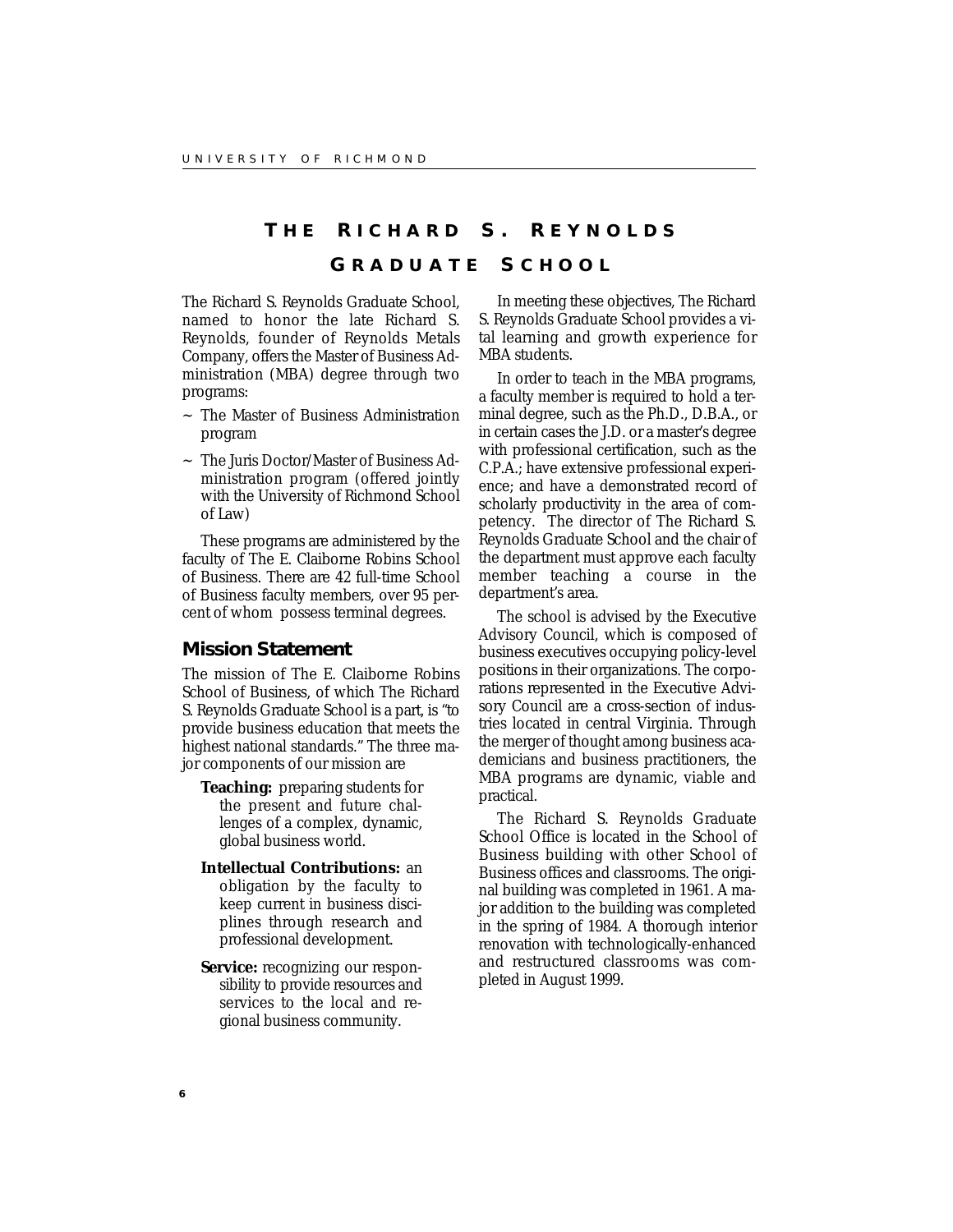

**MBA P ROGRAM**

Graduate study in Business Administration at the University of Richmond is designed for professionals who hold an undergraduate degree. The MBA degree program is a decision-based course of study that provides students with the ability to advance to higher levels of management in all types of organizations.

The nonbusiness undergraduate major, and the business major who completed undergraduate courses more than eight years prior to enrollment in the MBA program, progress through a series of foundation courses which provide the background to advance to the MBA core sequence. This initial set of intense courses covers all the basic functions of business and also includes the decision-making tools that are applied in most of the core courses.

The undergraduate business major **(who has graduated within eight years of matriculation in the MBA program and has credit for all foundation subjects**) begins the core study with MBA 511 and MBA 515, and completes the core by applying the acquired knowledge and skills in the MBA capstone course, MBA 580 - Strategic Management.

The degree is completed by the selection of electives toward the end of the pro-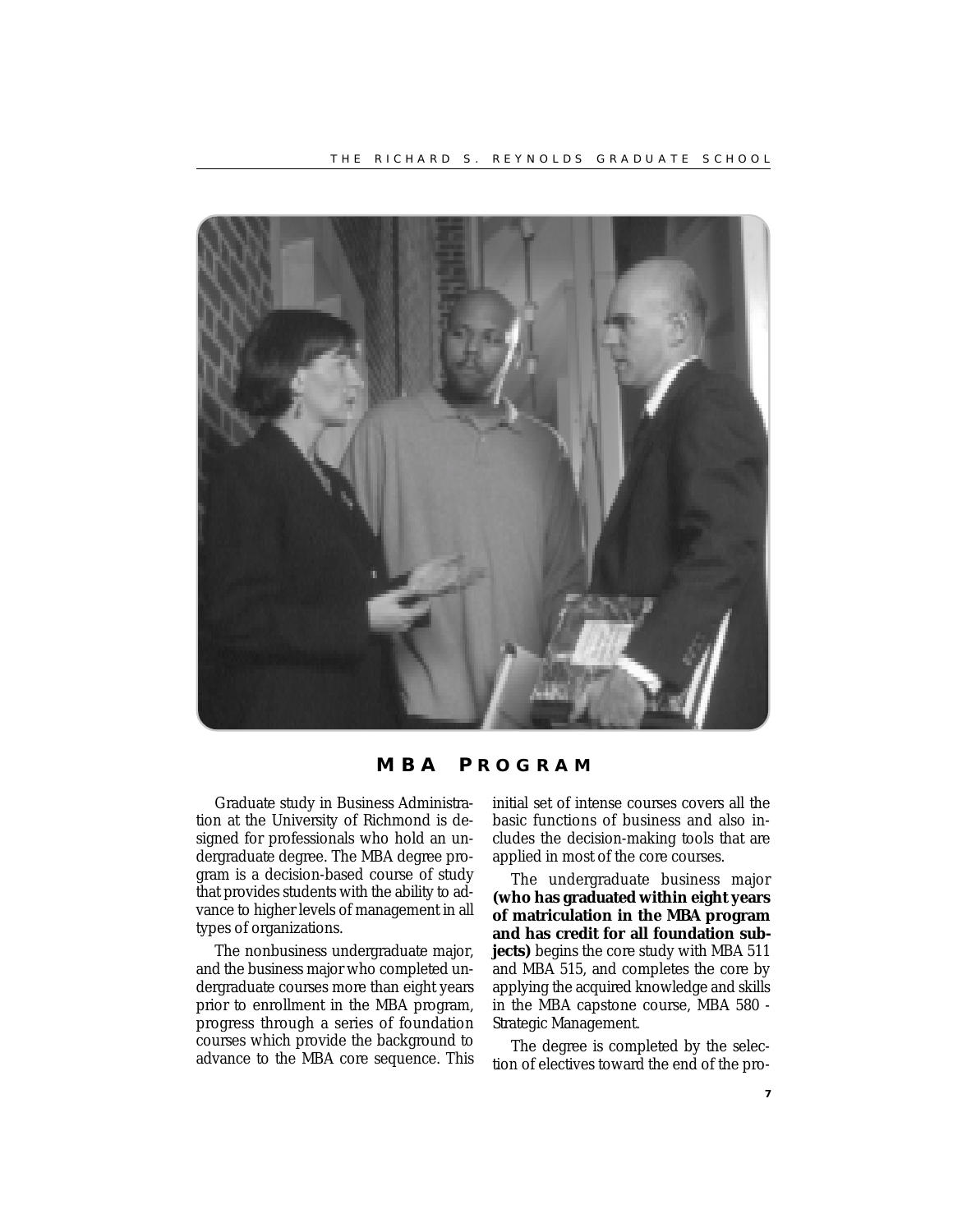gram. These courses offer the student an opportunity for specialization or to address some of the current and challenging issues facing organizations in today's turbulent business environment.

*The objectives of the MBA program are*

- to prepare students for career growth as they move through different organizations and industries;
- to provide students with the knowledge and tools to deal with contemporary business challenges;
- to provide an educational environment that allows students to interact with peers who work in a broad range of companies and industries; and
- to provide a classroom experience that encourages analysis, decision-making, and written and verbal communication.

### *Key characteristics of the MBA program in The E. Claiborne Robins School of Business:*

- The School of Business is among a select group of business schools that are fully accredited by the American Assembly of Collegiate Schools of Business. The University of Richmond is accredited by the Commission on Colleges of the Southern Association of Colleges and Schools.
- Class sizes of 15 to 25 students ensure a personal class environment.
- Conveniently located on the western outskirts of the city, the University of Richmond is among the most heavily endowed universities in the United States.
- An MBA faculty dedicated to quality teaching and to providing a real-world orientation to meet today's business challenges.
- A personal-service approach to an evening, part-time program is offered.

### **MBA Program Options**

### **Option I: The MBA Program**

The MBA Program is designed to meet the needs of people holding responsible positions with Richmond-area business organizations and institutions, and who wish to continue their education on a part-time\* basis. As such, all classes are conducted at night. Although designed as a part-time program, a few full-time students are admitted each year.

Currently six graduate assistantships are available for students seeking their MBA degree on a full-time basis. See page 21 for information on graduate assistantships.

#### **Option II: The JD/MBA Program**

The JD/MBA program is offered through a reciprocal arrangement with the University of Richmond School of Law. A student may pursue a dual-degree program designed to provide its graduates with two degrees, the JD and the MBA, attesting to competency in both the law and in business administration. Because certain credits may count in both degree programs, the student pursuing this option may complete the JD and MBA degrees in less time than would be necessary to complete the two degrees independently.

<sup>\*</sup>A student is considered part time if enrolled for fewer than 9 semester hours of credit in a semester; full time is enrollment for 9 semester hours or more.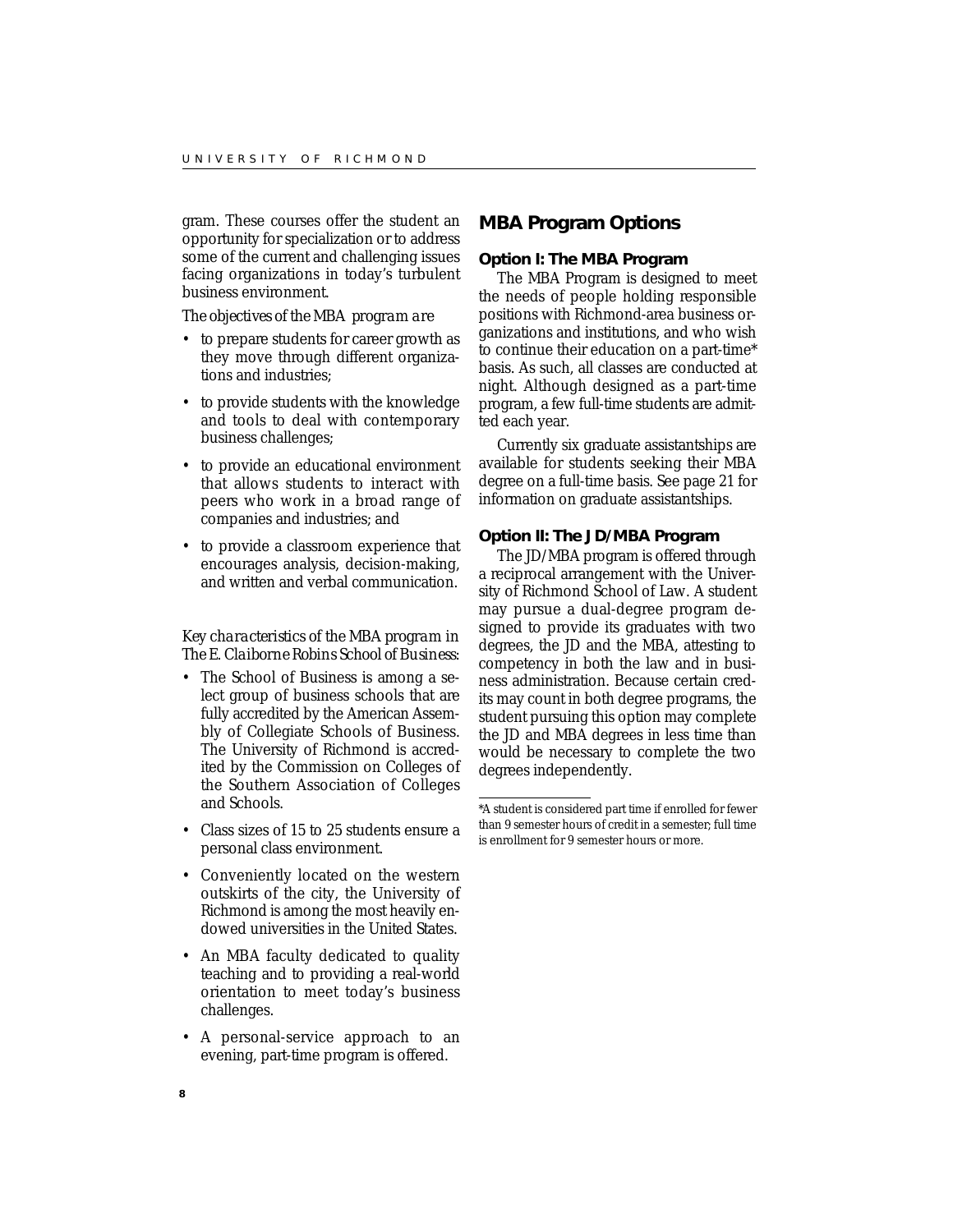### **MBA A DMISSION**

Applicants must meet the specified admission requirements to be eligible for admission to one of the programs offered by The Richard S. Reynolds Graduate School. However, meeting these requirements does not ensure acceptance. Acceptance is determined by the Graduate Council of The Richard S. Reynolds Graduate School. Equal opportunity for admission is assured to all applicants subject to qualifications, space and class-size limitations.

Application for admission to the MBA Program or the JD/MBA program must be made on the application form on page 29 of this bulletin. A \$50 nonrefundable fee must be submitted with the application.

Applicants for the JD/MBA program are required to meet the admission standards of both the MBA program of the Richard S. Reynolds Graduate School (as set forth in this bulletin) and the University of Richmond School of Law. Applications must be made separately to The Richard S. Reynolds Graduate School and to the School of Law. A bulletin and application form for the School of Law may be obtained from:

*Director of Admissions University of Richmond School of Law University of Richmond, VA 23173*

#### **Admission Requirements**

To be considered for admission to the MBA program, an applicant must:

- hold a baccalaureate degree from an accredited college or university.
- have a grade point average (GPA) on all college and university academic work attempted that meets current admission standards.
- have a score on the Graduate Management Admission Test (GMAT) that meets current admission standards. The GMAT

score must be no more than five years old at the time of application. Information on the GMAT may be obtained from the Educational Testing Service, Princeton, New Jersey 08541.

**Note:** Students whose native language is not English, or whose collegiate level instruction was not in English, must also earn a score of at least 600 on the paper-based or 250 on the computer-based Test of English as a Foreign Language (TOEFL). Information about the TOEFL may be obtained from the Educational Testing Service, Princeton, New Jersey 08541.

Applicants for the MBA also are expected to have had at least two years of relevant work experience after completion of the baccalaureate. The two-year work experience request is waived for JD/MBA students, for those who hold another advanced degree, and for full-time applicants with exceptional academic records. However, applicants who hold the Bachelor of Science in Business Administration degree from The E. Claiborne Robins School of Business are discouraged from applying to The Richard S. Reynolds Graduate School until they have had two years of work experience beyond the baccalaureate.

Before an applicant will be considered for admission, the following documents must be on file in The Richard S. Reynolds Graduate School Office:

- 1. A completed application form.
- 2. Official transcripts of all college and university work attempted from each college and university attended. An applicant whose prior experience in higher education includes work taken at a non-United States college or university may be required to have the academic record evaluated by an independent credentials evaluation service. In addition, non-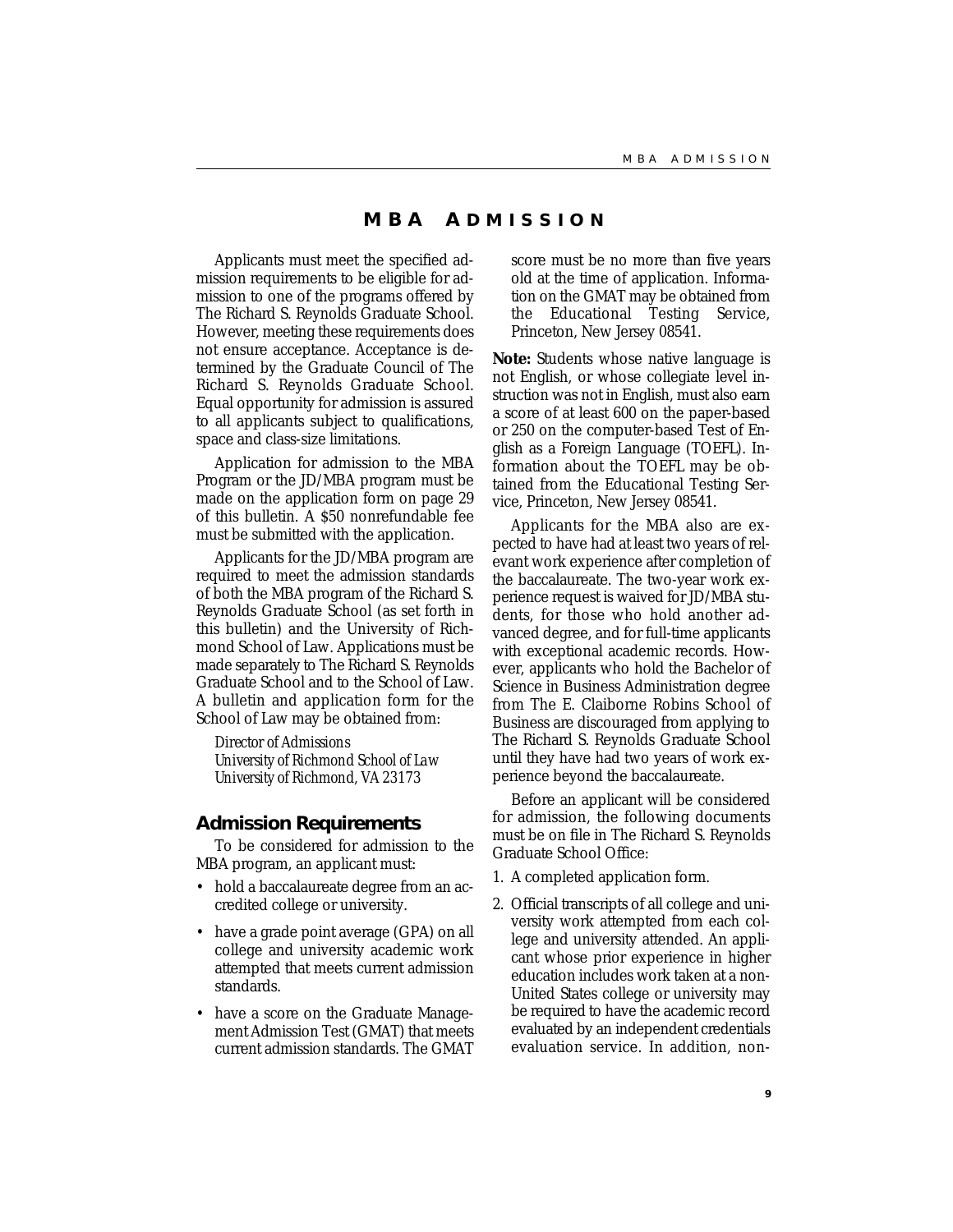United States citizens are required to submit additional documents to meet Immigration and Naturalization Service requests. Such students should contact the director at least six months prior to the application deadline to determine if a transcript evaluation will be required and/or what additional documents must be submitted.

- 3. Official GMAT score report.
- 4. Official TOEFL score report (when applicable).

Official documents verifying college and university work and test scores must be sent from the institution or agency responsible for the information directly to The Richard S. Reynolds Graduate School.

Students are admitted for the Fall semester. **All application materials must be in The Richard S. Reynolds Graduate School Office by May 1 in order to be considered for admission for the upcoming fall semester.**

The address for all application materials:

*Director The Richard S. Reynolds Graduate School The E. Claiborne Robins School of*

*Business University of Richmond, VA 23173*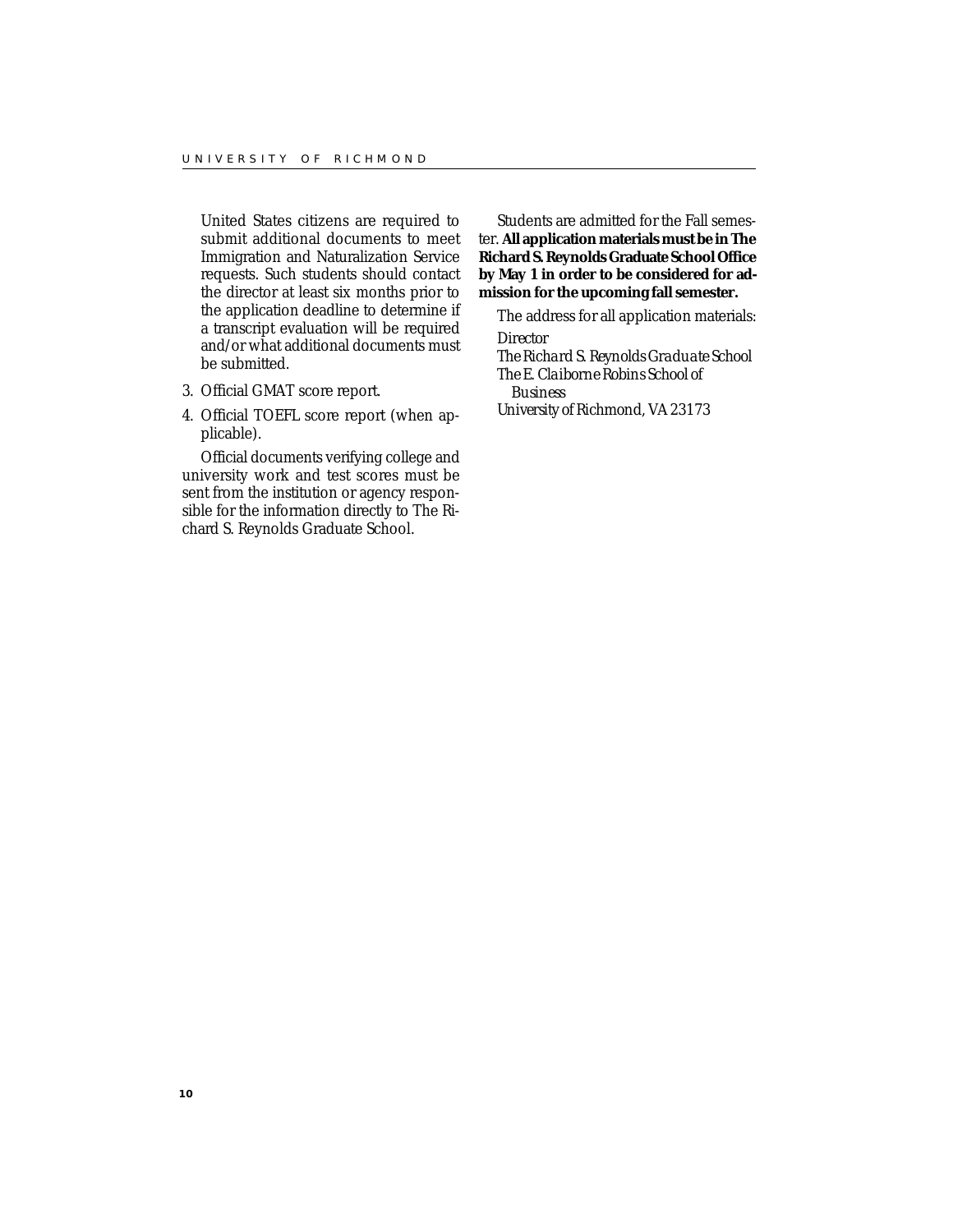### **D EGREE R EQUIREMENTS**

To qualify for the Master of Business Administration degree, a candidate must complete the curriculum satisfactorily, including the achievement of at least a 3.00 grade point average on all applicable coursework; the completion of at least 21 semester hours of applicable graduate level coursework taken at the University of Richmond; and the completion of the curriculum requirements within five years of starting the program unless amended by the Graduate Council.\*

To graduate, a student must file a degree application and participate in commencement. Degree applications must be filed in the Office of the University Registrar by the second Friday in September for the coming May or August commencement. Those enrolled only in the spring file by the first Friday in February. Students enrolled only in the summer term culminating in their graduation file by the second Friday in June. Degree applications are available in The Richard S. Reynolds Graduate School Office and in the Registrar's Office.

Degrees are awarded in person except by the decision of the University not to do so. A student who expects to graduate in the spring commencement may request absentia status by explaining in writing the very unusual circumstance which prevents participation in the ceremony. This request must be received by the University Registrar no later than eight working days before the ceremony. The Registrar will notify the degree candidate of the status granted by the University. *Unless approved as "absentia," a candidate for graduation who does not participate in the commencement ceremony does not graduate. Such candidate may graduate by again filing a degree ap-* *plication and by following the appropriate commencement policy.*

August degrees are conferred as of the date specified in the University calendar and diplomas are mailed to those qualified.

**Note:** No degree is conferred if the student's responsibilities to the University are in an unsatisfactory condition. Such responsibilities include financial and administrative matters such as, but not limited to, delinquent payments, parking fines, or overdue library books.

### **MBA Curriculum Requirements**

The MBA degree program is divided into three parts: foundation courses, core courses and elective courses. Each course carries three semester hours of credit. The seven foundation courses cover finance, accounting, economics, legal environment, marketing, quantitative methods and business ethics. The eight core courses emphasize advanced analysis and decision-making in business. Elective courses are included to further the student's skill and knowledge in areas of personal interest.

During the admission process, the director may waive some or all of the foundation courses or otherwise adjust the curriculum on the basis of the student's coursework completed **within the last eight years**. Therefore, depending on a student's previous education, the MBA degree program may vary from no less than 30 semester hours to a maximum of 51 semester hours.

The MBA degree program requires neither a thesis nor a comprehensive examination. Scholarly performance, writing and research are emphasized in all classes.

<sup>\*</sup>Students who are pursuing the combined JD/MBA program and who complete the JD degree before the MBA degree must satisfy the MBA degree requirements within one year of completing the JD requirements. Further, the requirements for both degrees must be completed within five years of the starting date of the degree program, JD or MBA, in which the students first enrolled.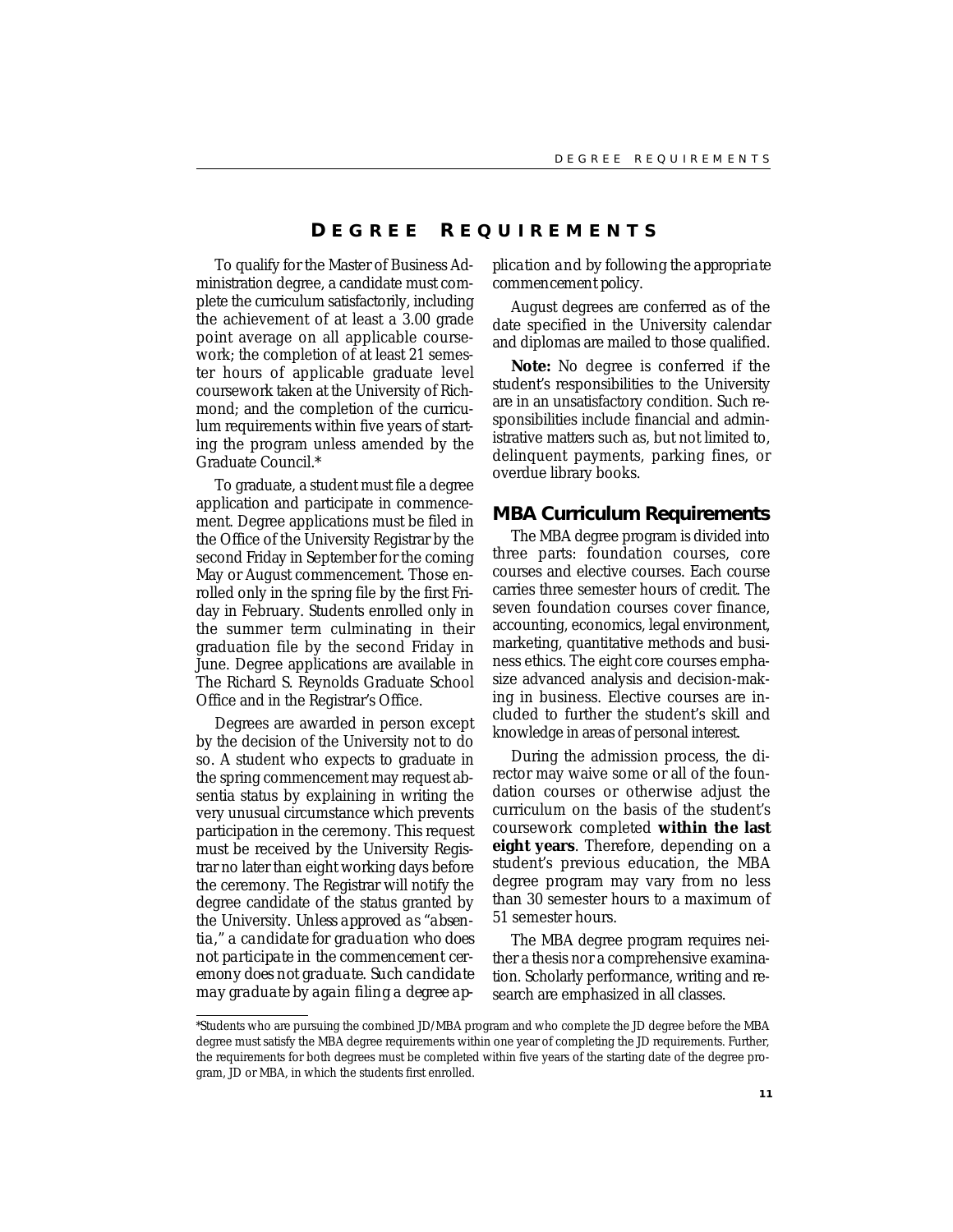### **MBA Foundation Courses**

The seven foundation courses (21 semester hours), or their equivalent as determined by the director, are required. These courses should be completed before enrolling in core or elective courses to ensure that students have the necessary fundamentals for more advanced work. The foundation courses are

- **MBA 501 Principles of Accounting**
- **MBA 502 Principles of Marketing Management**
- **MBA 503 Legal Environment of Business**
- **MBA 504 Social, Ethical Responsibilities of Business**
- **MBA 505 Economic Analysis**
- **MBA 506 Principles of Financial Management**
- **MBA 507 Quantitative Methods for Business**

### **MBA Core Courses**

The satisfactory completion of eight core courses (24 semester hours) is required. These courses form a common body of knowledge of business administration. The core courses are

### **MBA 511\* Managerial Accounting and Control**

- **MBA 515\* Managerial Economics**
- **MBA 520 Advanced Marketing Management**
- **MBA 530 Organizational Behavior**
- **MBA 540 Operations Research**
- **MBA 550 Management Information Systems**
- **MBA 560 Financial Management: Theory and Practice**

### **MBA 580 Strategic Management**

**\*Note:** MBA 511 or MBA 515 should be completed during the first semester that a student enrolls in a core course. The remaining course, MBA 511 or MBA 515, should be completed the subsequent semester.

### **MBA Elective Courses--Option I**

The satisfactory completion of six semester hours of elective coursework is required. Please see the section MBA Elective Courses in the Courses of Instruction chapter of this bulletin for a description of courses that meet this requirement.

### **JD/MBA Curriculum--Option II**

Up to 12 semester hours of credit earned in the School of Law may be applied toward meeting the graduation requirements of the MBA curriculum and 12 semester hours of credit earned in the MBA program may be applied toward meeting graduation requirements of the School of Law. A list of approved classes is available in the Dean's Office of each school.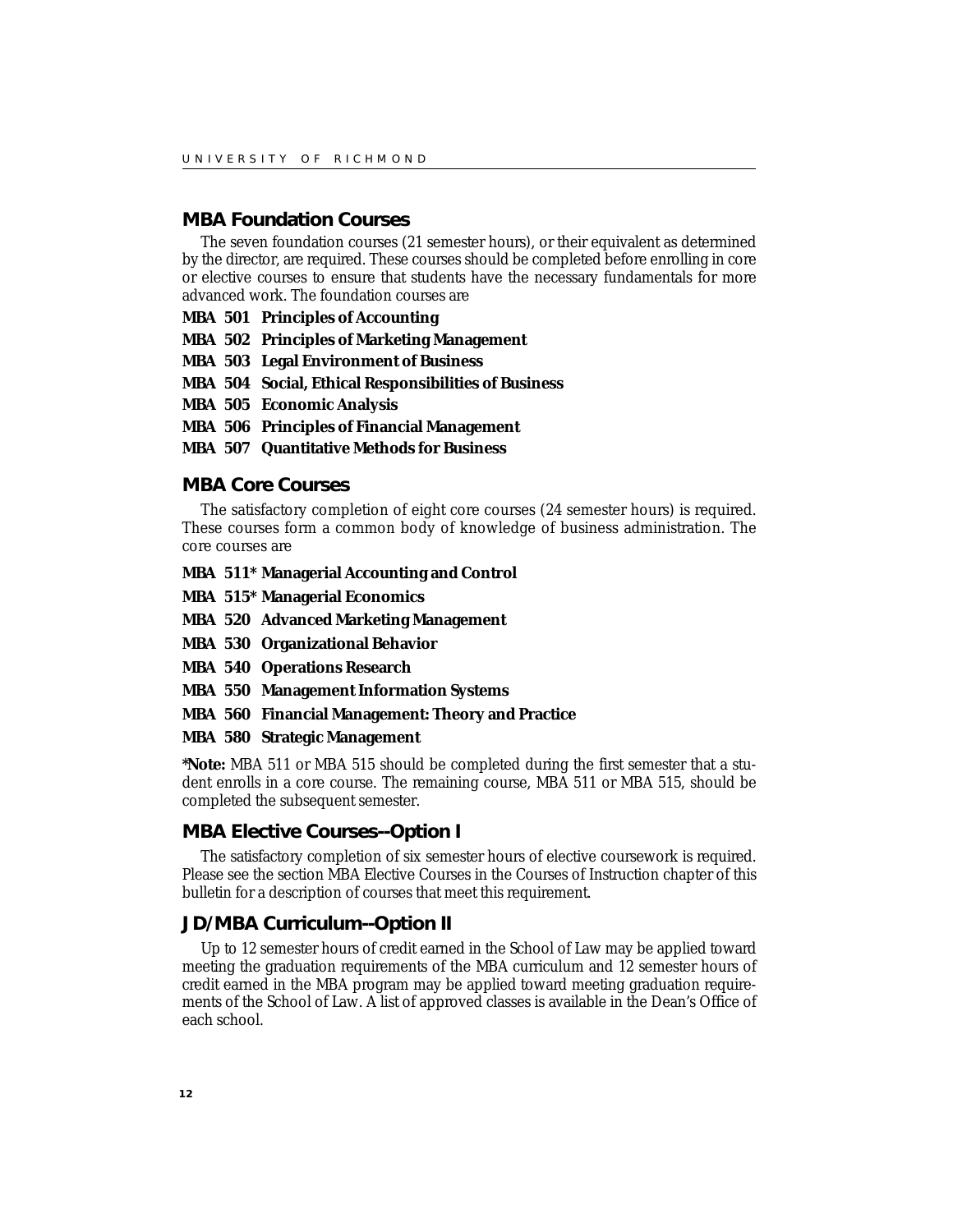### **T H E U NIVERSITY O F R ICHMOND**

The University of Richmond, founded in 1830 and with some 3,500 full-time and 900 part-time students, is the second largest private university in Virginia. It also is among the 50 most heavily endowed universities in the United States.

### **Statement of Purpose**

The University of Richmond is an independent, privately-endowed institution of higher education that provides a comprehensive academic program for men and women. It offers the intimacy of a small university and the diverse educational opportunities that derive from undergraduate degree programs in the liberal arts and sciences, business and leadership studies, as well as graduate and professional programs in law, business and selected areas of the arts and sciences. The University also provides a variety of credit and continuing education programs as well as cultural events to the larger community.

*The educational objectives of the University are*

- to cultivate in students the interest, capacity and skills necessary for independent intellectual inquiry and life-long learning;
- to convey to students a representative portion of that body of knowledge that has accumulated and endured through the history of world cultures;
- to encourage and aid students in the development of basic beliefs, values and attitudes, including those of cooperation and tolerance;
- to assist students in selecting and preparing for careers and for study in graduate and professional schools; and
- to foster in students personal habits that contribute to health and physical fitness.

*In order to achieve these objectives, the University is committed to*

- an educational environment conducive to the development of the whole person —intellectually, socially, spiritually, physically and morally;
- an academic setting that guarantees and encourages freedom of thought, expression and association;
- an undergraduate curriculum that requires mastery of essential intellectual tools, awareness of the diversity of human cultural experiences, extensive knowledge of at least one area of study and opportunities for interdisciplinary and integrative inquiry;
- a faculty dedicated to excellent teaching and dialogue with students, and active engagement in scholarship, scientific inquiry and artistic creativity;
- a diverse, largely full-time and residential student body that participates in a broad range of University activities including opportunities for research, leadership and the development of civic responsibility;
- the essential resources for learning, such as libraries, laboratories, studios, information and communications technology and media resources;
- opportunities for internships, social commitment and public service and other domestic and international learning experiences;
- a program of varied social, spiritual and physical activities that provide occasions for growth, fun and fellowship; and
- an administration and staff that preserve and enhance the University's environment and resources, and that represent the institution to the broader community it serves.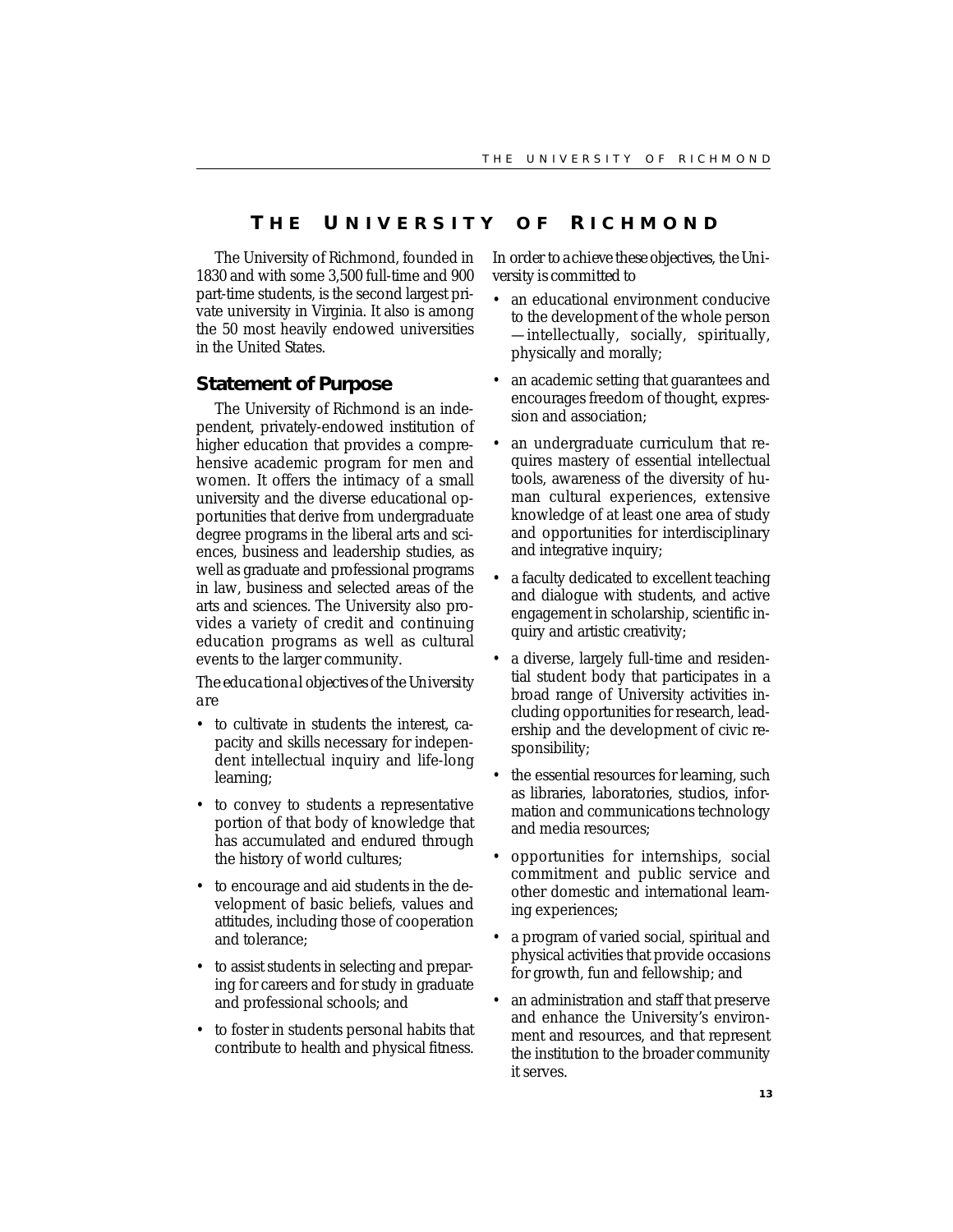### **Location**

The University is situated on the western outskirts of Richmond, Virginia, the state capital. Richmond is two hours from Washington, D.C., and one hour from Charlottesville and Williamsburg. The University's 350-acre campus surrounds a 10-acre lake. Adding to the beauty of the campus are rolling hills, tall pines, and Collegiate Gothic architecture. The more than 50 major facilities include the Robins Center for athletics; the Gottwald Science Center; Jepson Hall; Boatwright Memorial Library; the Tyler Haynes Commons (student center); Jenkins Greek Theater; Cannon Memorial Chapel; Wilton Campus Ministries Center; George M. Modlin Center for the Arts; the E. Bruce Heilman Dining Center; and the new Jepson Alumni Center.

### **Organization**

The University offers degrees through its academic schools.

- The School of Arts and Sciences offers bachelor of arts and bachelor of science degrees as well as the bachelor of music. The Arts and Sciences faculty also provides instruction in the Graduate School of Arts and Sciences.
- The E. Claiborne Robins School of Business, including the Richard S. Reynolds Graduate School, offers the bachelor's and master's degrees in business.
- The Jepson School of Leadership Studies provides a bachelor of arts degree program in leadership studies.
- The University of Richmond School of Law offers the Juris Doctor degree program.
- The School of Continuing Studies is the continuing education and summer school branch of the University. This school has several programs leading to associate's and bachelor's degrees in applied studies or liberal arts, as well as numerous certificate programs.

Any degree earned is conferred by the University rather than an individual school. The University Senate, on which sit representatives of all the faculties, provides for intercollegiate cooperation. Ultimate authority is vested in the Board of Trustees and the president of the University.

Undergraduates also are members of one of the residential colleges, Richmond College for men and Westhampton College for women. Each residential college has its own dean and staff, student government, activities and traditions, and the colleges work together on mutual concerns.

### **Accreditation**

The University is accredited by the Commission on Colleges of the Southern Association of Colleges and Schools (1866 Southern Lane, Decatur, GA 30033-4097: telephone number 404-679-4501) to award the associate, baccalaureate, master, and juris doctor degrees. The University is also accredited by the Virginia State Board of Education. Various departments or divisions have more specialized accreditation. Included in this category are the undergraduate and graduate programs of The E. Claiborne Robins School of Business, accredited by the American Assembly of Collegiate Schools of Business (AACSB). The Richard S. Reynolds Graduate School is a member of the Graduate Management Admission Council and a charter member of the Executive MBA Council.

### **Library Facilities**

The libraries provide materials, information, services and programs which meet the current and anticipated educational, research, and public service needs of the University community.

Boatwright Memorial Library, facing Westhampton Lake and in the center of campus, is the main library containing over 450,000 volumes; nearly 1,800 social sciences, humanities, fine arts, and business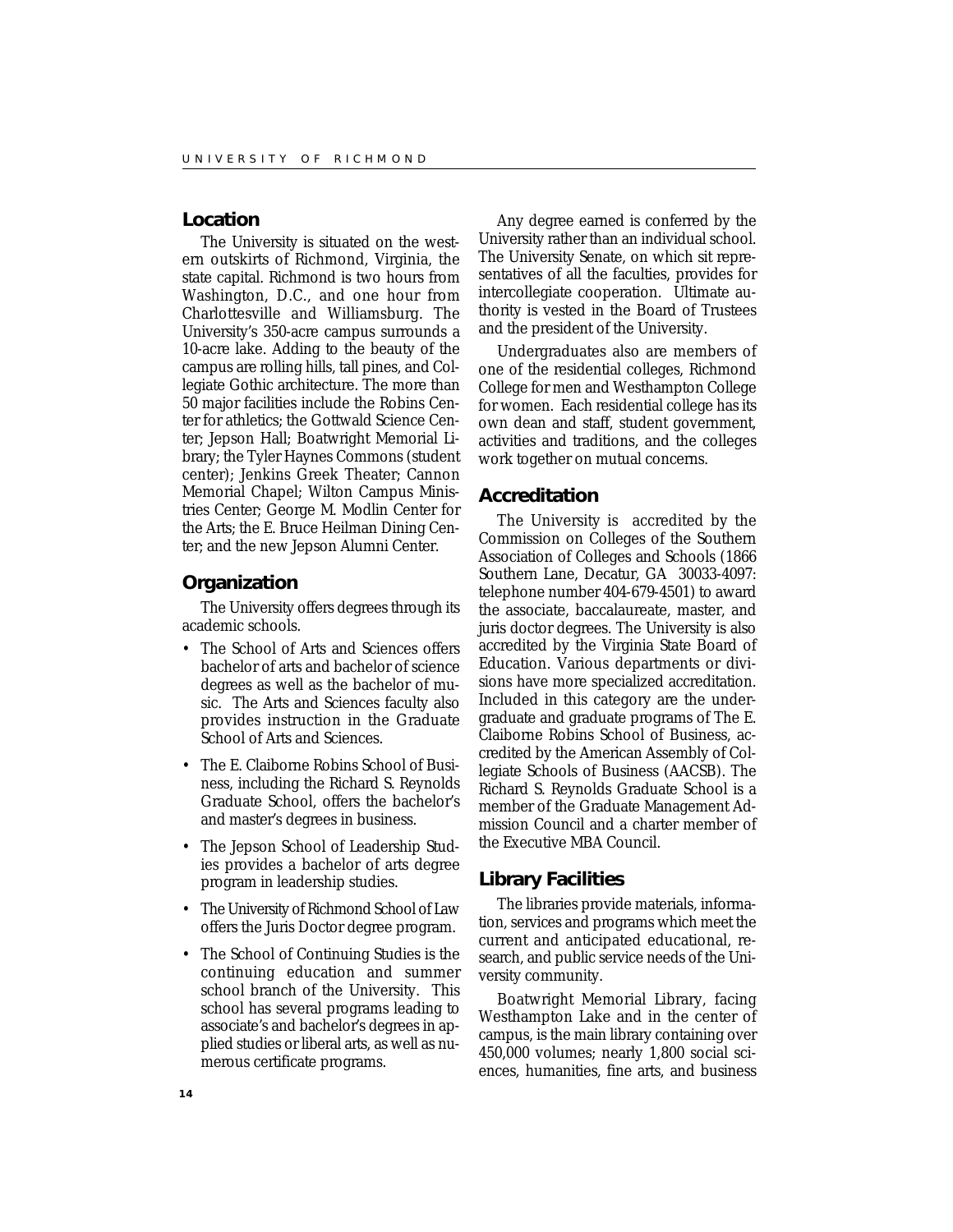periodicals; many microform collections; and numerous electronic databases. The library has been a designated depository library for U.S. government documents since 1900 and contains over 300,000 items in print, microfiche, and electronic format, including publications from Congress, the Department of State, and the Census Bureau. The library provides individual and group instruction and conducts classes in research methodology. The Galvin Rare Book Room contains nearly 25,000 rare books, first editions, maps, photographs and manuscripts. Boatwright Library seats up to 800 students and has individual and group study rooms.

An integral part of the library system is the Business Information Center of The E. Claiborne Robins School of Business, located on the second floor of Boatwright Library. The center provides reference services, and contains an extensive reference collection and many electronic databases.

The online catalog provides access to the collections of all the libraries on campus. The libraries belong to several local, state, regional, and national consortia and can obtain materials not held locally.

### **Business School Advantage**

Electronic or CD-ROM products include *Wilson Business Abstracts*, *F & S Index Plus Text* (U.S. and International), *Econlit, Investext, ABI Inform, CCH Access Federal Tax, Business Newsbank Plus, Dun's Business Locater, InfoTrac* (Expanded Academia, Business, and National Newspaper segments), *Standard & Poor's MarketScope, Accounting and Tax Ondisc, Lexis/Nexis*, and Dialog's *Business Connection Plus*. They provide access to or contain business information resources that students may use in completing business or economic research. In addition access can be gained to other collections through interlibrary loan. The vast resources of the Internet can be accessed as well.

### **Computing Facilities**

The computer needs of students and faculty for instruction, teaching, and research purposes are the responsibility of University Computing, which is part of Information Services.

The largest computing facility on campus is located in Jepson Hall. The ground floor of the building is dedicated to computer services. Jepson Hall houses three IBM-compatible teaching labs equipped with multimedia projection systems. When classes are not in session these rooms may be opened for general student use. There are two student, general-use computing labs with a combination of Macintosh, IBMcompatible, and Sun SPARC stations. University Computing also maintains a training lab that is used primarily for administrative and technology training sessions and a Technology Learning Center that is largely a faculty resource.

In the fall of 1997, the Boatwright Memorial Library opened the new Boatwright Computer Classroom. This multimedia classroom has IBM-compatible student stations. When it is not scheduled for classes, this classroom is open for general student use during normal hours of operation.

A major renovation of the business school building, which houses The E. Claiborne Robins School of Business and The Richard S. Reynolds Graduate School, was completed in 1999. The building has 10 multimedia classrooms with desktop access to network services, including e-mail and the Internet, for all student stations. The building also contains a new IBM-compatible computer lab.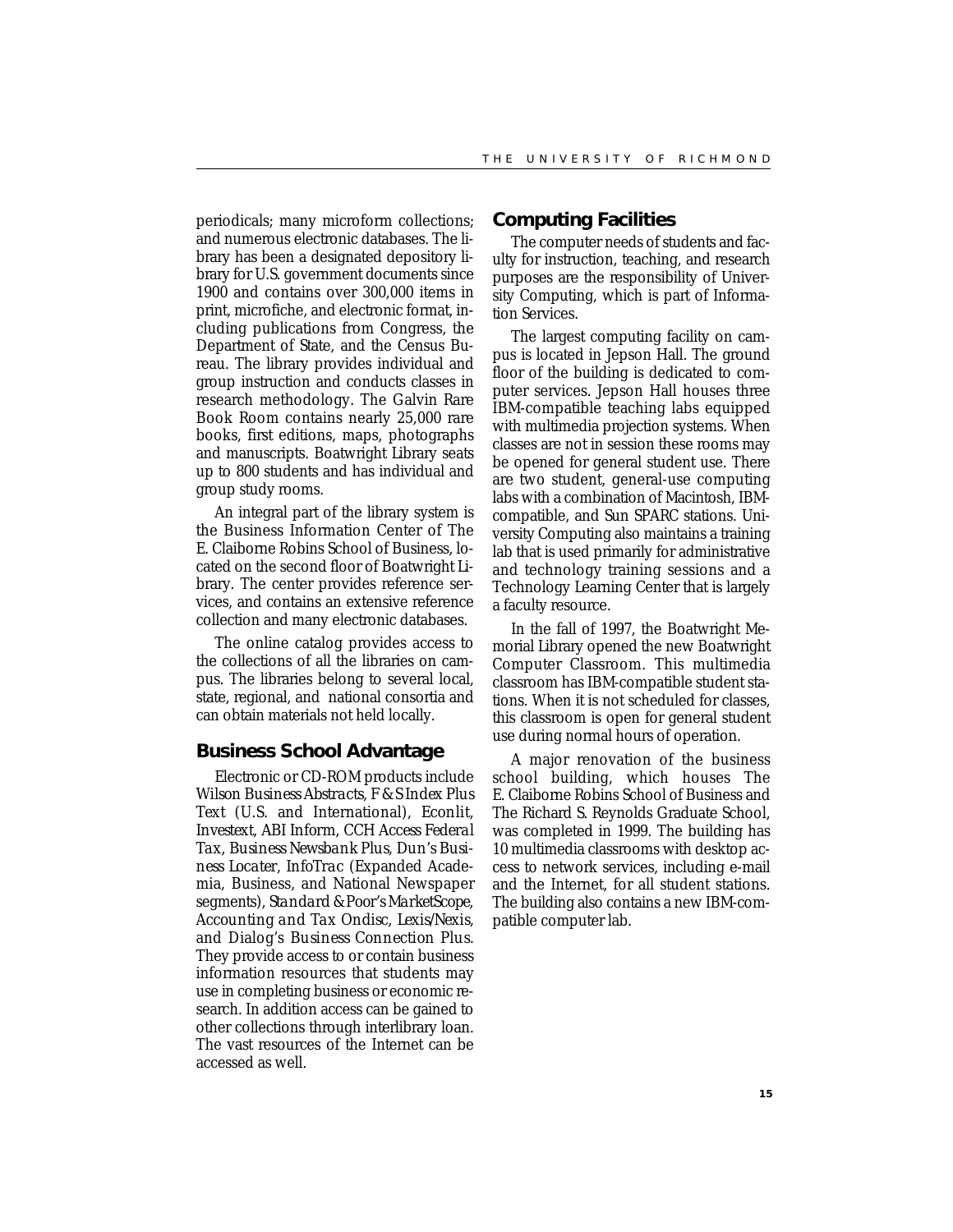### **E THICS AND C ONDUCT**

### **Academic Code of Ethics**

The Richard S. Reynolds Graduate School operates under an Academic Code of Ethics. Breaches of the code include cheating, violation of a signed pledge, lying, stealing, and in general breaking one's word of honor in any circumstances. Any person who violates these standards shall be subject to disciplinary action ranging from reprimand up to and including expulsion from the University. Determination of guilt or innocence and imposition of penalties when necessary will be effected according to established procedures, with procedural fairness observed and with appropriate appeal procedures available.

### **Standards of Conduct**

The University of Richmond considers cultivation of self-discipline and resolution of issues through processes of reason to be of primary importance in the educational process and essential to the development of responsible citizens. All members of the University community have a responsibility to comply with local, state, and federal laws, and with all published University policies and regulations. In a community of learning, individual or group conduct that is unlawful, that disrupts or interferes with the educational processes, that causes destruction of property or otherwise infringes upon the rights of others or of the University itself, cannot be tolerated.

The Trustees of the University of Richmond have authorized a Policy Statement on Standards of Conduct, Penalties, and Disciplinary Procedures to guide the conduct of students and their guests. This statement sets forth those standards of conduct which the University of Richmond deems essential for fulfilling its educational mission. Any person who violates the standards of conduct and regulations of the University of Richmond shall be subject to disciplinary action and, if need be, legal action. Disciplinary action may range from reprimand/disciplinary warning up to and including dismissal or expulsion from the University. Penalties will be imposed after proper determination has been made in accordance with established disciplinary procedures of the University, with fair procedures observed and with appropriate appeal procedures available, as outlined in the Policy Statement and any approved revisions thereof.

A copy of this Policy Statement and/or any officially approved revisions thereof is provided to each MBA student who matriculates. All members of the University community should familiarize themselves with this Policy Statement and revisions, and with any other official publications, handbooks or announcements issued from time to time by the University of Richmond or by individual colleges and schools of the University.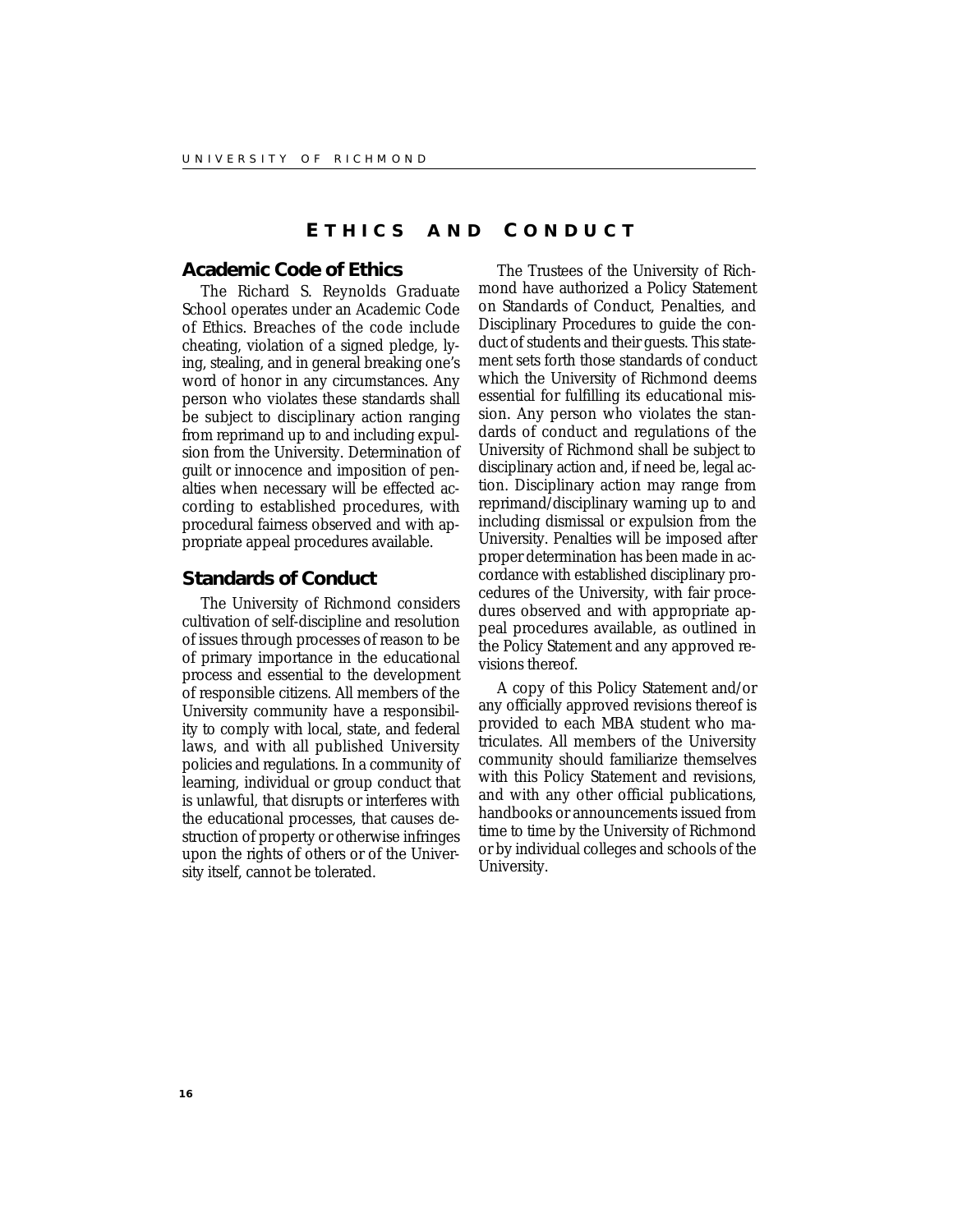### **A CADEMIC P ROCEDURES**

### **Registration**

In registering for courses, students are reminded that the set of foundation courses is to be completed before attempting other work. Moreover, it is presumed that students enrolled in advanced-level courses will have the necessary academic background.

Students shall register each term according to the instructions published by The Richard S. Reynolds Graduate School and the University Registrar. A calendar is published concurrently with pertinent dates.

Students are able to register for classes through BannerWeb, a secured Web site that may be accessed over the Internet through the Registrar's homepage:

http://www.richmond.edu/~registr/ or, via the following link: https://bannerweb.richmond.edu/

Through *BannerWeb*, students can register for classes, drop classes, view their class schedules, view grades for a specific term and view their unofficial University of Richmond transcript. Students are responsible for all activity on their *BannerWeb* account including PIN maintenance, registration and security. If a student has questions or needs assistance with any aspect of *BannerWeb*, he or she should contact the Office of the University Registrar at (804) 289-8639 or registrar@richmond.edu

Once registered, students may change their registration (drop/add) according to the published schedule. For a regular term, generally adds and withdrawals without academic record may be made during the first two weeks of classes. After that time only withdrawals-with-record are possible. The grade to be recorded during the withdrawal-with-record period is left to the instructor's discretion.

To initiate changes in registration, the student should contact The Richard S. Reynolds Graduate School Office promptly.

### **Limits of Work**

A part-time MBA student may enroll in either three or six hours per semester. Parttime students should consider requirements of their employers when scheduling academic classes.

A full-time student carries from nine to 12 semester hours in one semester. The maximum load for a graduate student is 12 semester hours in one semester.

All full-time students are urged to bear in mind that graduate work requires much more time and effort for reading, research and organization of material than does undergraduate work. Every effort should be made to limit outside work of every sort. If outside employment is an economic necessity for a full-time student, that student must consult the director concerning the advisability of limiting his or her academic load.

### **Class Attendance**

Each student is expected to attend all meetings of all classes, including lectures, seminars, laboratories and drills, in which he or she is enrolled. The specific attendance policy in each course, however, is determined by the instructor of the course, subject to the section on University Holidays below. The specific attendance policy for each course will be announced to the students and distributed on the course syllabus at the beginning of the course.

Faculty members will honor an official notification from the appropriate dean that a student is to be excused for participation in a University-sponsored event, such as choral performances off campus, intercollegiate athletic events or judicial hearings at which the student must be present.

A student generally will be held responsible for all work of a class or laboratory missed during an absence. Acceptance of any excuse for an absence, other than those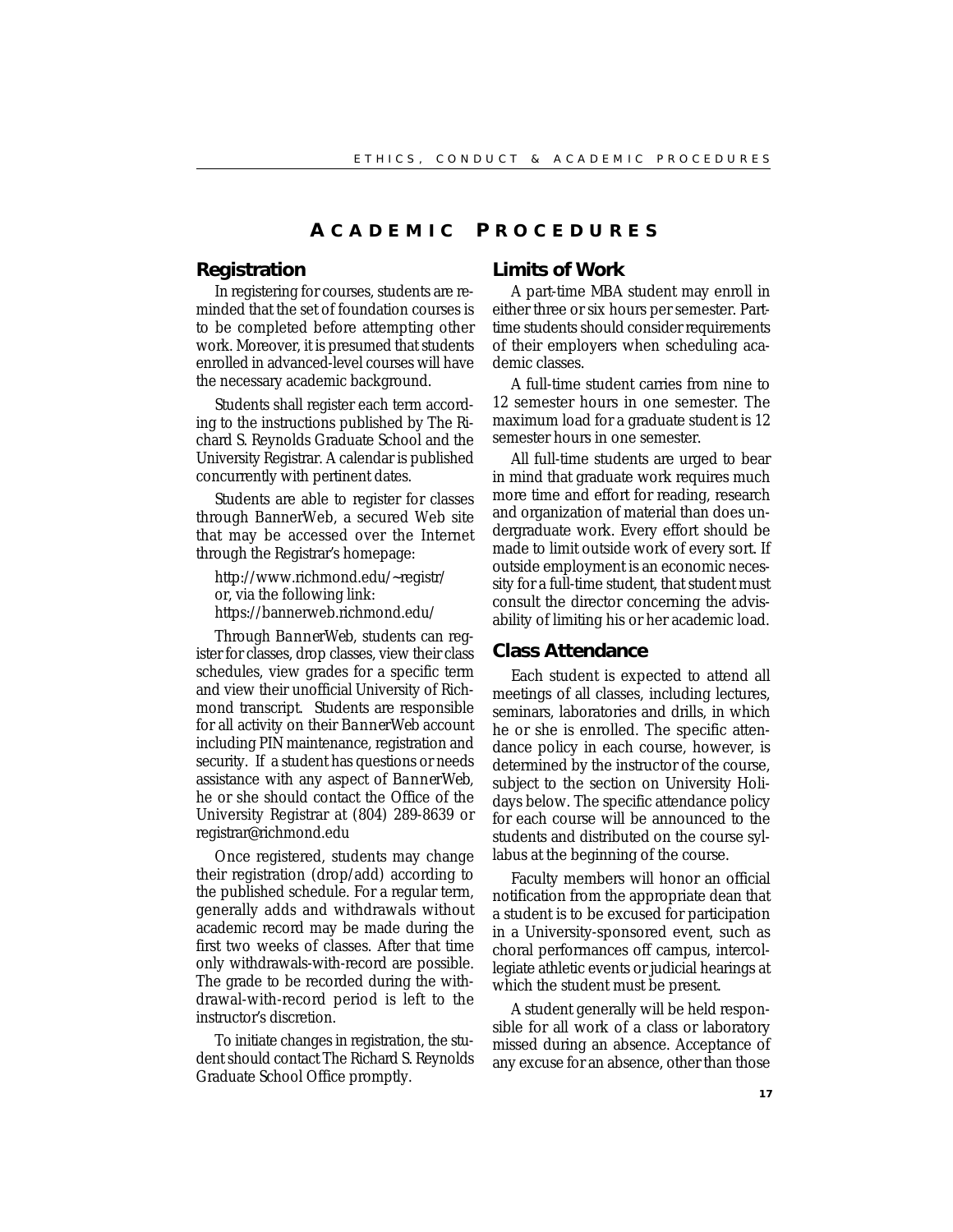excused by the appropriate dean in the previous paragraph, and any provision for make-up, will be at the discretion of the instructor provided it is consistent with the announced policy for the course and with the University Holiday Schedule below. Missed classes, work, tests and/or excessive absences with or without good cause may result in a poorer grade, or failure, in the course. (NOTE: Students enrolled in Business School or School of Continuing Studies courses must attend at least 75% of the class meetings regardless of the reasons for absence to be eligible to receive credit for the course.)

Generally, absences that may be excused by faculty members include accident or illness, death or serious illness of a family member, bona fide religious holiday observance, or participation in other University activities such as field trips. Students should make arrangements with their instructors as far in advance as possible for the make up of any missed work. Students experiencing difficulty in making reasonable arrangements for make-up work may see their dean.

### **University Holidays**

With the increasing diversity of the University community and the limited flexibility in setting the academic calendar, it is not possible to avoid some religious and secular holidays that are very important to some members of our faculty, staff and student body. However, the University is very sensitive to the special needs of those who need to observe such holidays and will make accommodations for them to make up the time missed if arrangements are made in advance.

The University is officially closed on New Year's Day, Thanksgiving Day and Christmas. In addition, some schools are closed for classes on Memorial Day, July 4th and Labor Day while others hold classes on those days. (See the appropriate academic calendar for specifics.)

Other holidays affecting University community members include Martin Luther King Day, Rosh Hashanah, Yom Kippur, the first two days of Passover, Good Friday, and Easter Sunday. In consideration of their significance for our students, students who observe these holidays will be given an opportunity to make up missed work in both laboratories and lecture courses. If a test or examination is given on the first class day after one of these holidays, it must not cover material introduced in class on that holiday. Faculty and staff should be aware that Jewish and Islamic holidays begin at sunset on the evening before the published date of the holiday.

The University recognizes that there are other holidays, both religious and secular, which are of importance to some individuals and groups on campus. Such occasions include, but are not limited to, Sukkoth, the last two days of Passover, Shavuot, Shemini Atzerat and Simchat Torah, as well as the Islamic New Year, Ra's al-sana, and the Islamic holidays Eid-al-Fitr and Eid-al-Adha.

**Students who wish to observe any such holidays must inform their instructors within the first two weeks of each semester of their intent to observe the holiday even when the exact date of the holiday will not be known until later, so that alternative arrangements convenient to both the student and instructor can be made at the earliest opportunity. Students who make such arrangements will not be required to attend classes or take examinations on the designated days, and faculty must provide reasonable opportunities for such students to make up missed work and examinations. To facilitate this, faculty will announce and distribute all anticipated test and examination dates on the course syllabus, distributed at the beginning of each semester. Students should be aware that faculty may need to adjust these dates as necessary.**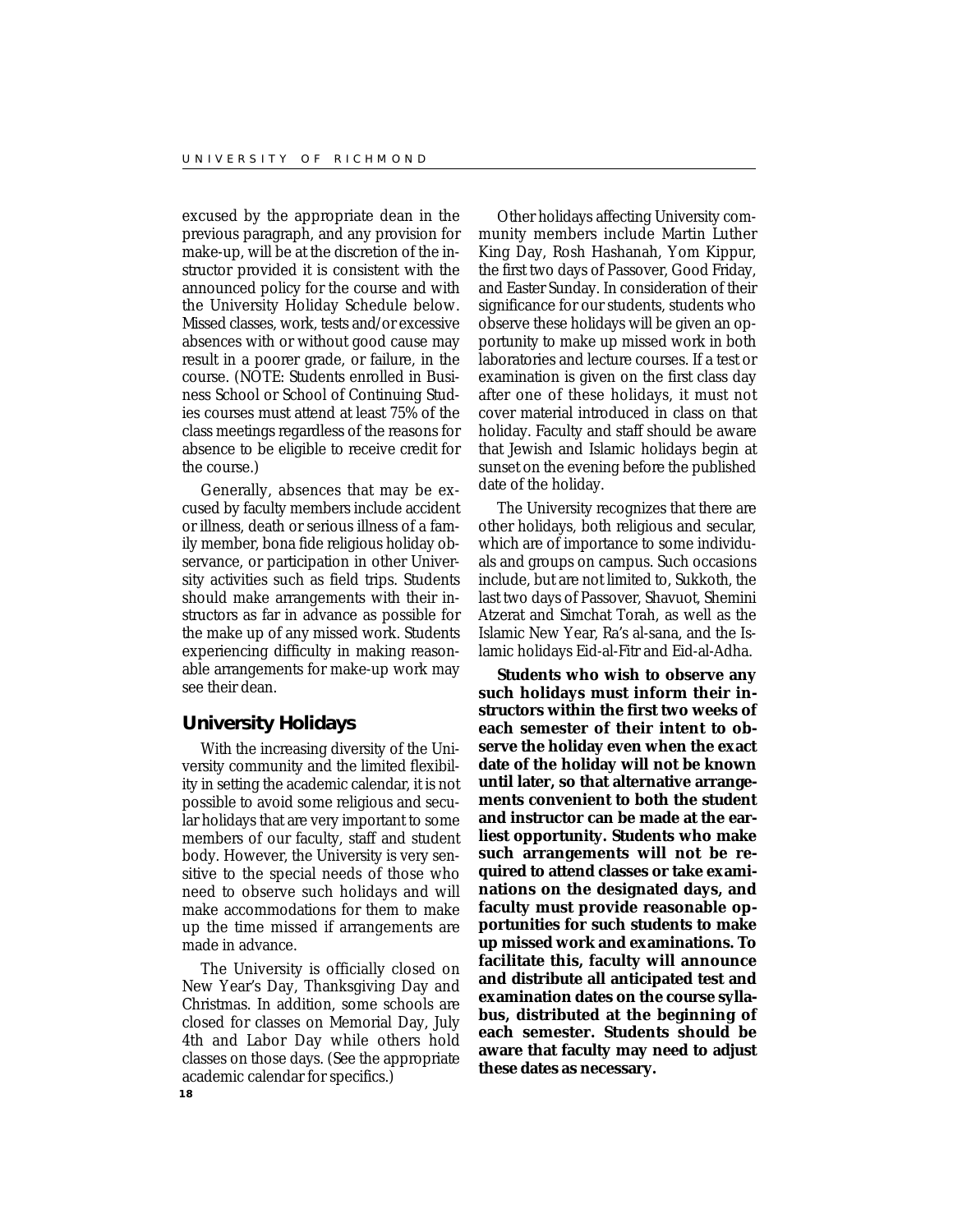### **Credit and Grades**

The Richard S. Reynolds Graduate School uses the semester hour credit value and the four-point grading system as applied to a normal *A - F* grading scale.

A semester hour is the value of one class hour of work a week through the semester. Grade points are given to each semester hour according to the following scale: *A* (4), *B* (3), *C* (2), *D* (1), *F* (0), *M* (0), and *V* (0). The grade point average is determined by dividing the total number of grade points earned by the total number of academic hours attempted. Each of these totals is accumulated term by term.

Special grades also are used as follows: *V*—failing due to excess absence, *W*—withdrawn passing, *M*—withdrawn failing, and *X*—grade not received from instructor. The *V* and *M* count as *F* in the grade point average computation.

### **Incomplete Work**

Two other letters are used in reports for The Richard S. Reynolds Graduate School students. *I* and *Y* mean that coursework has not been completed by the end of the term. The *I*, which counts as a failing grade in the grade point average, is given when the reasons for incomplete work are deemed unjustifiable by the instructor. The work is to be made up by the date the instructor specifies, but no later than the mid-term point of the next regular term. If the work is not made up during the grace period, the *I* will be converted to *F* unless the instructor has submitted to the registrar a written request for delay until a specified date which has been approved by the director. The *Y*, which does not count as a failing grade, is given when the reasons for incomplete work are deemed justifiable by the instructor. There is no deadline for completion of the work unless the instructor so specifies. In any case, it is the student's responsibility to make arrangements for and progress to the completion of an incom-

plete course. **Part-time students carrying a grade of** *I* **or** *Y* **may not enroll for further coursework without the permission of the director.**

### **Evaluation**

Instructors establish grading criteria for their courses and prepare and submit the final course reports (using the grades defined under Credit and Grades) to the University Registrar for recording. In the event of a question about the accuracy of the recorded grade, a student should direct inquiries to the instructor and/or the Office of the University Registrar.

It is recognized that each class and each student in a class has unique characteristics that the instructor alone is in the best position to evaluate; consequently, except in unusual circumstances, formal appeals concerning the evaluation on which a grade is based are not appropriate.

If unusual circumstances appear to have existed which could have affected the evaluation, the student should first bring the matter to the attention of the instructor (if available). If that informal inquiry is impossible, or if its results are disputed, the student may next bring the matter to the attention of the department chair and the instructor, jointly. In the event of continued dispute, the student may formally petition the dean of the student's school, who in consultation with department faculty, may present the matter to the appropriate academic council for a decision.

### **Academic Progress and Scholarship**

A student is expected to make steady progress toward completion of his or her program. A student who, over a period of one year, fails to complete an MBA course at the University of Richmond, unless completing elsewhere an approved course for transfer, will be terminated from the program. Such a student desiring to return to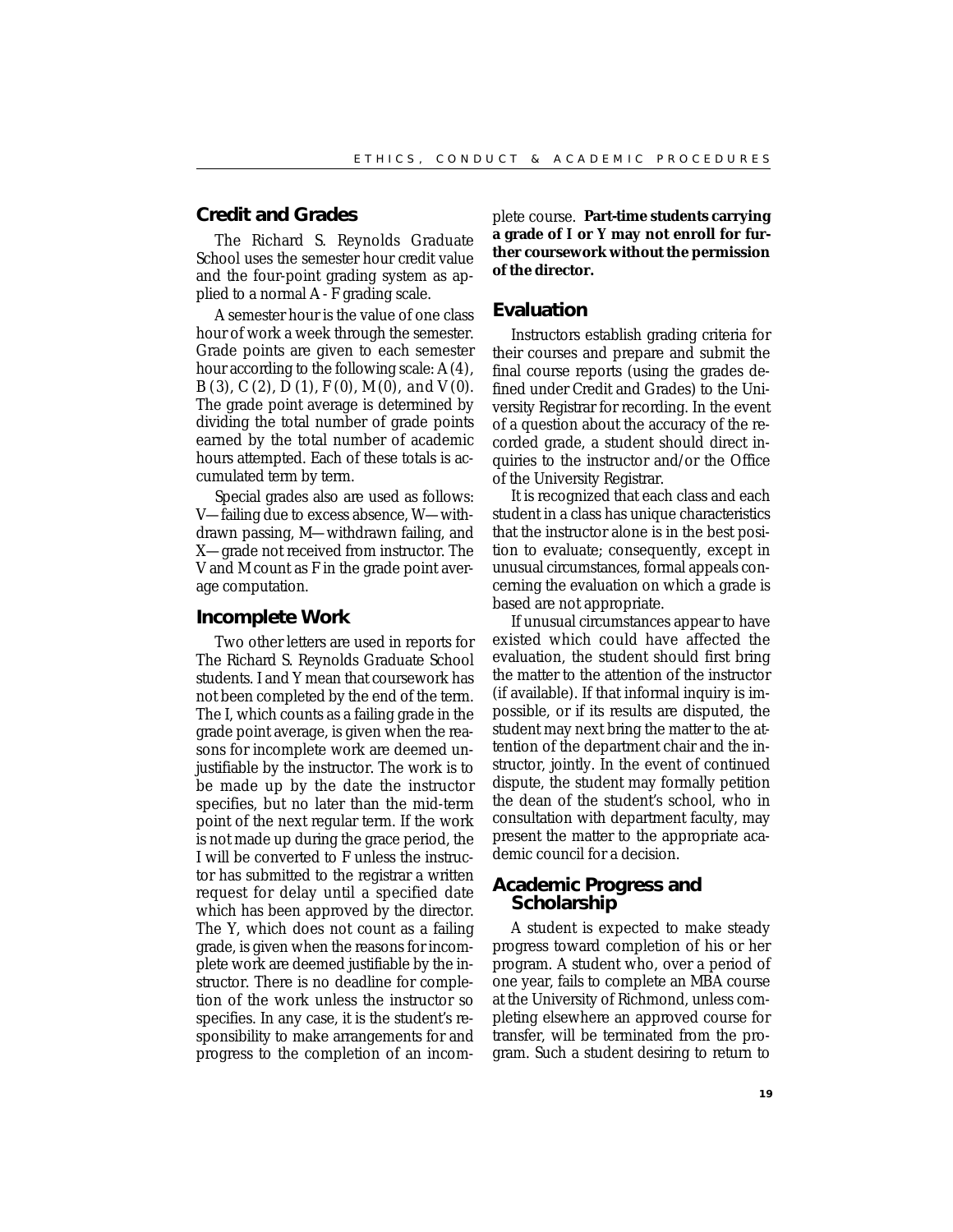the program must reapply and be readmitted under the catalog standards applicable at the time of reapplication.

A student is expected to maintain an average of no less than *B* (3.00) to remain in the MBA program. A student who earns less than *B* in two or more courses (whether or not they are being taken for graduate credit) may be suspended from The Richard S. Reynolds Graduate School. A student who earns three *Cs*, one *C* and one *D*, or one *F* will automatically be dismissed from the program. A student who has been suspended or dismissed may apply for readmission after the lapse of one academic year. Application for readmission must be made in writing to:

*Graduate Council c/o Director The Richard S. Reynolds Graduate School The E. Claiborne Robins School of Business University of Richmond, VA 23173*

### **Transfer Credits**

It is expected that all work for the MBA degree will be completed at the University of Richmond. Under certain circumstances, a maximum of nine semester hours may be accepted in transfer. All coursework transferred must be completed at an institution accredited as degree-granting by a recognized regional accrediting body for higher

education, as well as an AACSB accredited graduate school at the time the coursework is completed. Written approval by the director must be obtained in advance if a student desires to take work elsewhere for transfer credit. Upon completion of the approved work, credit will be allowed only if a grade of *B* or better is earned, and after an official transcript documenting the fact is received by The Richard S. Reynolds Graduate School directly from the institution giving the instruction.

### **Records and Progress Reports**

Grades are available through *Banner* Web. Students can also check grade changes, incomplete make-ups, and posting of transfer credit through-out the year from any location. Grades are deemed correct unless notification to the contrary is received by the University Registrar within three (3) months after the close of the term specified.

If students need an official copy of the academic record, they can request a transcript through the Office of the University Registrar. All courses taken at the University of Richmond become a part of the permanent academic record.

Advice concerning progress toward the degree may be obtained in The Richard S. Reynolds Graduate School Office.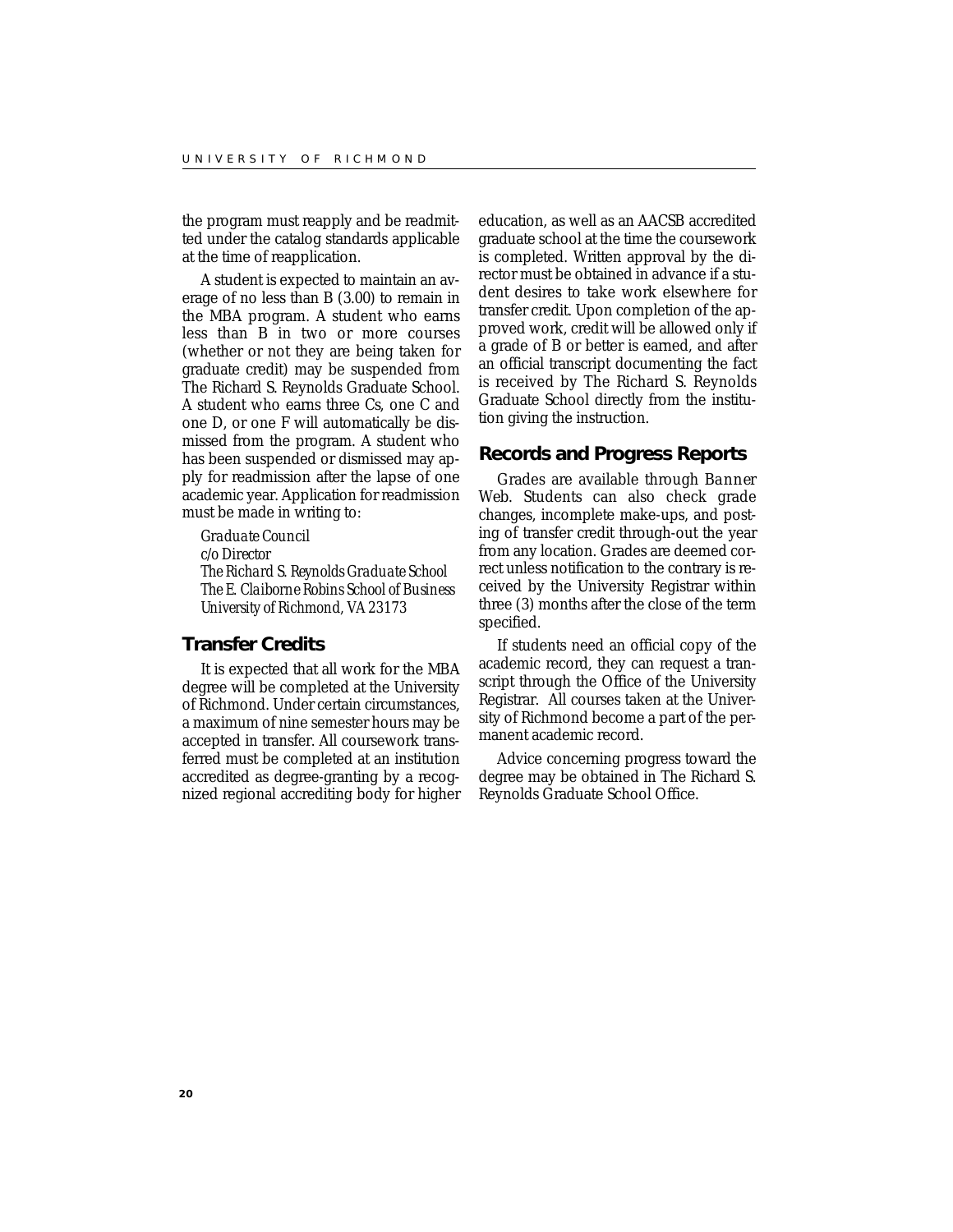### **F INANCIAL A FFAIRS**

### **Tuition**

For 2000-01, the tuition for MBA students taking fewer than nine hours is \$375 per semester hour; tuition for MBA students taking nine or more semester hours is \$10,120 per semester. Late registrations are subject to a \$60 fee, and changes in registration made after the first week of class are subject to a \$10 fee.

**The University reserves the right to increase the fees listed herein if conditions should make such changes necessary or advisable. The changes will be announced as far in advance as possible.**

**Note:** Regardless of the University division in which a course is taken, the student pays the tuition and fees of the school to which he or she has been admitted and which is considered the school of record. Any special fee associated with a particular course, such as a laboratory fee, is charged based on registration in the course.

### **Financial Aid**

The University of Richmond offers graduate students various forms of financial support drawing on state, federal, and institutional resources. Financial aid is awarded without regard to race, color, religion, national origin, sex, disability or age. Applicants for financial aid must be enrolled or accepted for enrolllment on at least a half-time basis in a degree or certificate program at the University.

Graduate assistantships are available in limited number for full-time MBA students. Students interested in applying for a graduate assistantship should contact the director. Assistantships are not available for parttime students.

Students who are degree candidates and registered for at least six credits a semester may be eligible for either need-based or credit-based educational loans. Eligibility for need-based financial aid is evaluated annually based upon completion of the financial aid application. In addition, students must meet certain standards of satisfactory academic progress as outlined by the Financial Aid Office. Generally, graduate students are eligible for need-based financial aid for a total of four semesters if they are full time, 10 semesters if they are part time. All graduate students must maintain a 3.00 grade point average. Contact the Financial Aid Office, at (804) 289-8438 for more information.

The Virginia Tuition Assistance Grant is available to full-time degree-seeking MBA students who are bona fide Virginia residents. The grant is available for up to two academic years. Applications are available in the MBA Office and in the Financial Aid Office. The deadline is July 31.

### **Housing**

The University does not provide housing facilities for graduate students, nor does it maintain a housing bureau.

### **Parking**

All students must obtain a parking permit from the campus police office. A nominal fee is charged.

### **Refund Policy**

Inquiries concerning refunds should be directed to the Office of Student Accounts, at (804) 289-8147.

Students are matriculated by semester. If a student withdraws from school or is dropped from the University for whatever cause, a refund of fees for a fall or spring semester shall be made in accordance with the University's Refund Policy. This schedule is adapted for summer terms. Students who withdraw from the University and are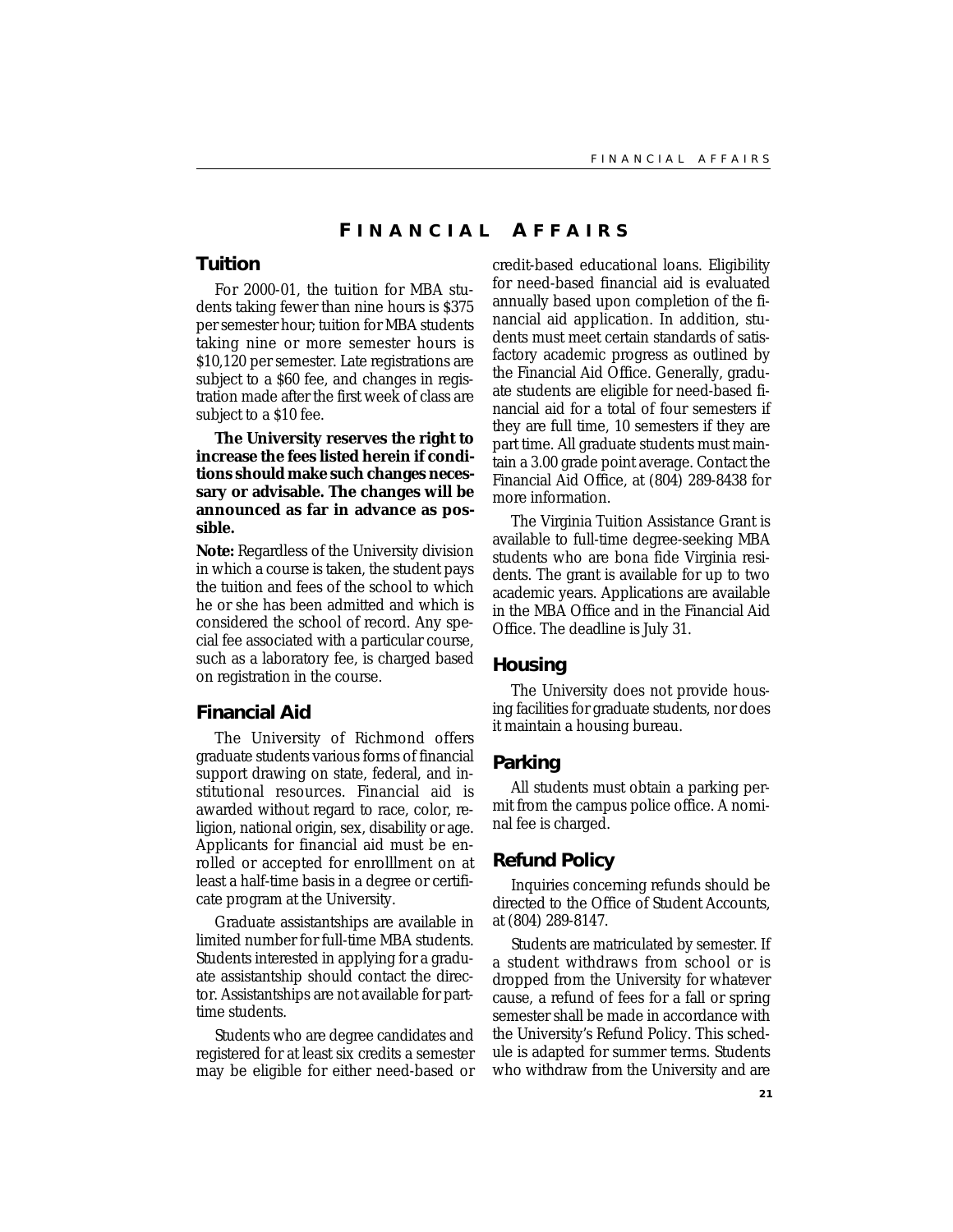receiving any financial assistance may be required to return such assistance per Public Law 668.22. The University Refund Schedule is available in the Bursars' Office or Office of Financial Aid.

Any special fee associated with a particular course is non-refundable after the first day of class.

### **Appeals Process**

The University of Richmond has an appeals process for students who believe individual circumstances warrant exceptions from published policy. All appeals must be in writing and directed to Annemarie Weitzel, Bursar, Box R, University of Richmond, Virginia 23173.

## **CONFIDENTIALITY**

University of Richmond procedures and the Family Educational Rights and Privacy Act of 1974 (P.L. 93-380) as amended, prohibit the unauthorized release of confidential information about individual students. However, directory information is not considered to be confidential and may be published or otherwise released. The University of Richmond has designated the following items as directory information: student name; permanent, campus, local (off-campus), e-mail address and campus computer network (IP) addresses, and associated telephone numbers; date and place of birth; major and/or minor fields of study; participation in officially recognized activities and sports; weight and height of members of athletic teams; dates of attendance; degrees and awards received; previous schools attended; and photographs. Further information on the University's policy is available on the Office of the University Registrar's Web page at <http://www.richmond.edu/~registr/ferpa.html> or by contacting the Office of the University Registrar. A student may opt to have his or her directory information withheld. To exercise this option, the appropriate form must be obtained from the Office the University Registrar, completed and returned to that office. Once filed this form remains in effect until withdrawn by the student in writing to the Office of the University Registrar. For further information, contact the Office of the University Registrar.

#### **RIGHTS WITH RESPECT TO EDUCATION RECORDS**

The Family Educational Rights and Privacy Act (FERPA) affords students certain rights with respect to their education records. They are

1) The right to inspect and review the student's education records within 45 days of the date the University receives a request for access.

Students should submit to the University Registrar, dean, head of the academic department, or other appropriate official, written requests that identify the record(s) they wish to inspect. The University official will make arrangements for access and notify the student of the time and place where the records may be inspected. If the records are not maintained by the University official to whom the request was submitted, that official shall advise the student of the correct official to whom the request should be addressed.

2) The right to request the amendment of the student's education records that the student believes are inaccurate or misleading.

Students may ask the University to amend a record that they believe is inaccurate or misleading. They should write the University official responsible for the record, clearly identify the part of the record they want changed, and specify why it is inaccurate or misleading.

If the University of Richmond decides not to amend the record as requested by the student, the University will notify the student of the decision and advise the student of his/her right to a hearing regarding the request for

amendment. Additional information regarding the hearing procedures will be provided to the student when notified of the right to a hearing.

3) The right to consent to disclosures of personally identifiable information contained in the student's education records, except to the extent that FERPA authorizes disclosure without consent.

One exception which permits disclosure without consent is disclosure to school officials with legitimate educational interests. A school official is a person employed by the University in an administrative, supervisory, academic or research, or support staff position (including law enforcement unit personnel and health staff); a person or company with whom the University of Richmond has contracted (such as an attorney, auditor, or collection agent); a person serving on the Board of Trustees; or a student serving on an official committee, such as disciplinary or grievance committee, or assisting another school official in performing his or her tasks.

A school official has a legitimate educational interest if the official needs to review an education record in order to fulfill his or her professional responsibility.

4) The right to file a complaint with the U.S. Department of Education concerning alleged failures by the University of Richmond to comply with the requirements of FERPA. The name and address of the Office that administers FERPA are: Family Policy Compliance Office, U.S. Department of Education, 400 Maryland Avenue, SW, Washington, DC 20202-4605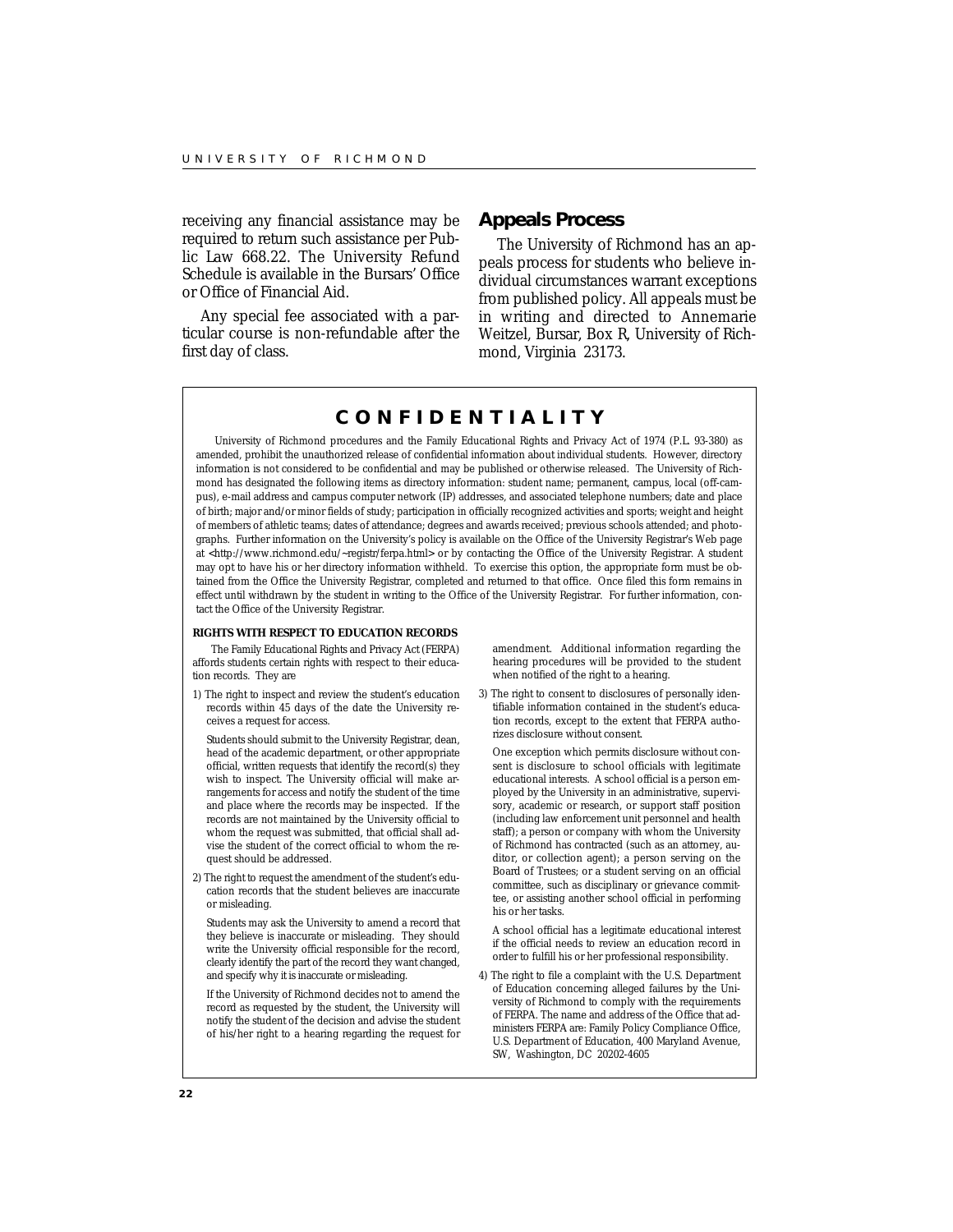### **C OURSES O F I NSTRUCTION**

All courses carry 3 semester hours of credit.

### **MBA Foundation Courses**

**MBA 501 Principles of Accounting.** Introduction to concepts of accounting and procedures used to develop accounting records and reports. Techniques for interpretation and use of such reports.

**MBA 502 Principles of Marketing Management.** Intensive study of marketing processes in advanced market economies concerning the environment within which marketing decisions are made. Areas of concentration: consumer wants; motivation and purchasing power; structure of distribution; product-service market offerings; domestic and international; and management of a firm's marketing effort.

**MBA 503 Legal Environment of Business.** Business under the U.S. Constitution, federal legislation, legal precedents, and agency orders. Emphasis on court decisions relating to business contracts, secured transactions, and business organizations.

**MBA 504 Social, Ethical Responsibilities of Business.** Study of various ethical approaches and their application to world of business. Discussion centers on interaction between firms and their various stakeholders, including employees, customers and society. Current cases highlighting ethical principles are used throughout the course.

**MBA 505 Economic Analysis.** Microeconomic theory employed to explain society's allocation of scarce resources, with emphasis on market mechanism. Problems relating to performance of U.S. and world economies in framework of macroeconomic theory, with emphasis on goals of high levels of output and reasonable price stability. Some attention to the application of economic analysis to the firm.

**MBA 506 Principles of Financial Management.** Principles and techniques of financial management for the firm. Critical look at and analysis of investment, financing, and dividend decisions and their effect upon firm valuation. Role of capital markets and international aspects of financial management integrated into material covered in this first course in finance. *Prerequisite:* MBA 501 or equivalent.

**MBA 507 Quantitative Methods for Business.** Principles useful in analyzing business and economic problems. Includes algebra, differential calculus, introductory statistics, and probability.

### **MBA Core Courses**

*Prerequisite:* **For MBA core courses, the completion of all MBA foundation courses except by permission of the director.**

**MBA 511 Managerial Accounting and Control.** Development and use of cost accounting data derived from the accounting system. Emphasizes managers' needs for cost data for decision making, budgeting, and control. *Prerequisite:* MBA 501.

**MBA 515 Managerial Economics.** Use of microeconomic methodologies in solving business-oriented problems. Focus on tools and techniques for decision making and role economic analysis plays in decision process. *Prerequisites:* MBA 505 and 507.

**MBA 520 Advanced Marketing Management.** Lectures and case analysis method which integrate student's marketing background. Strategic decisions of the marketing mix variables applied to both industrial and consumer goods companies of various sizes. *Prerequisite:* MBA 502.

**MBA 530 Organizational Behavior.** Analysis of work behavior from viewpoint of both behavioral research and managerial practice. Understanding of basic issues such as motivation, individual differences, and leadership provides student with foundation needed for managing performance, quality, and operations.

**MBA 540 Operations Research.** Focus on mathematical programming and decision analysis, with emphasis on their potential contribution to management decision making. Topics in production and operations management, including issues of quality, receive special consideration. *Prerequisite:* MBA 507

**MBA 550 Management Information Systems.** Integration of computer-based information systems for purposes of managerial control and decision support. Analysis, design, implementation, and organization aspects of MIS demonstrated through case studies and computer-based projects.

**MBA 560 Financial Management: Theory and Practice.** Financial management techniques, policies and theory are discussed via case studies and problem-scenario analysis. Policies and strategies for current and long-term assets, working capital, total capitalization and profit distribution presented in context of share price maximization. Multinational considerations, leasing, risk analysis, project evaluation, and cost of capital will be specifically addressed. *Prerequisites:* MBA 506, 507, and 511.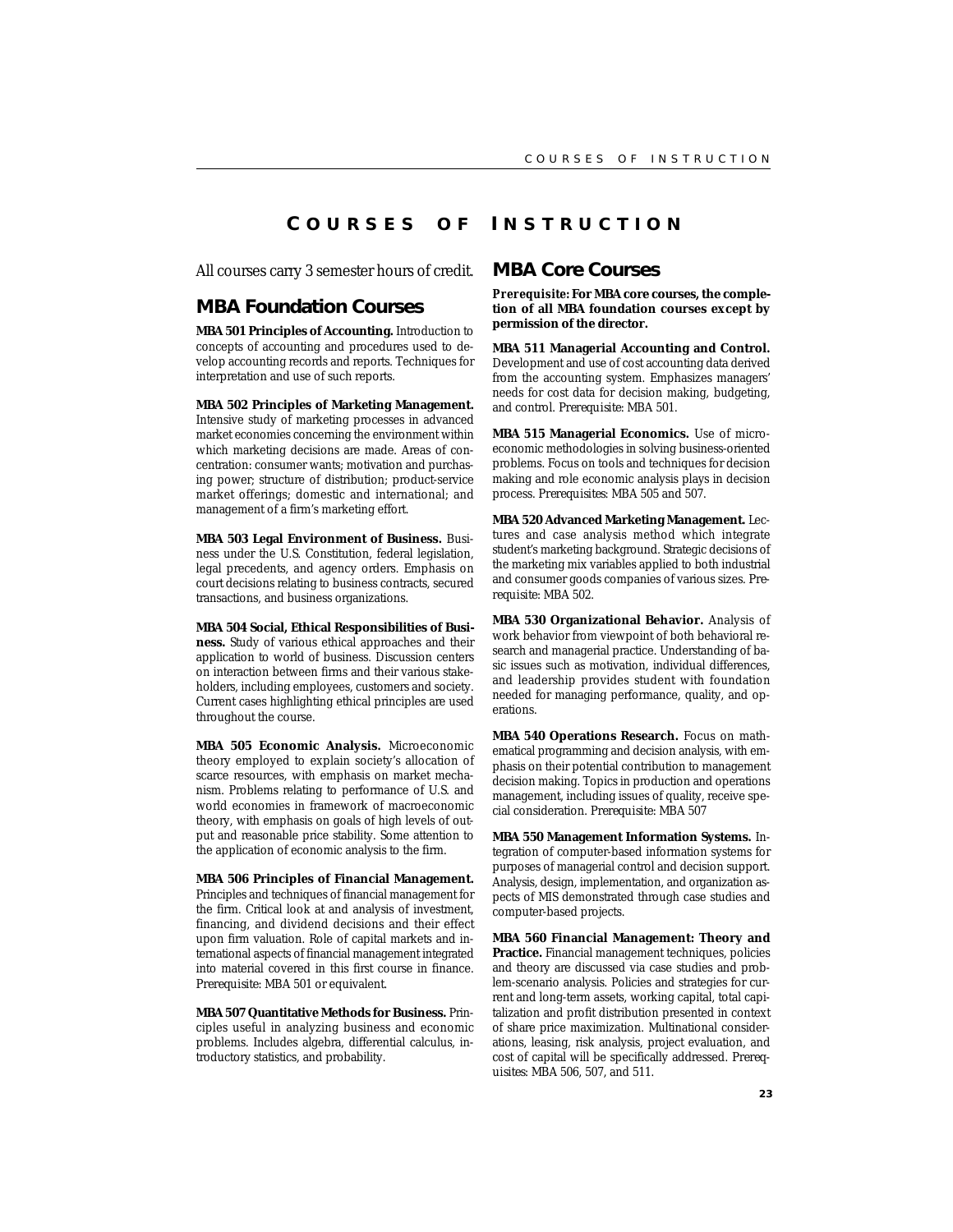**MBA 580 Strategic Management.** Capstone course. Functions and responsibilities of senior management; the critical problems that affect success in the total enterprise; and the decisions that determine the direction of the organization and shape its future. Strategy is the unifying theme in case discussions. *Prerequisites:* MBA 560 and full-time students enroll only during last semester of their programs, or part-time students enroll after completing 24 or more semester hours of MBA core and elective courses.

### **MBA Elective Courses**

*Prerequisite:* **For elective MBA courses, the completion of at least 6 semester hours of core courses.**

**MBA 517 Seminar: Selected Topics in Accounting.** Selected areas of accounting and taxation; topics may vary by semester and/or instructor. *Prerequisite:* As specified by instructor.

**MBA 519 Seminar: Selected Topics in Economics.** Selected areas of economics which may vary by semester and/or instructor. *Prerequisite:* As specified by instructor.

**MBA 521 Seminar: Selected Topics in Marketing.** Selected areas of marketing and marketing management which may vary by semester and/or instructor. *Prerequisite:* As specified by instructor.

**MBA 522 International Marketing.** Focus on study and analysis of global market and its influence on domestic as well as international marketing. Cultural, political, and economic factors examined as they relate to strategic planning for multinational marketing. Emphasis is two-pronged. Analysis includes not only screening of foreign markets for entry of U.S. products, but also strategic responses to effect of international trade on U.S. market. *Prerequisite:* MBA 520.

**MBA 523 Advertising.** While providing business overview of field of advertising, course focuses on management of media function, which accounts for approximately 80 percent of all advertising expenditures. Attention given to matching media coverage with targeted markets and to measures of media cost efficiency, using standard advertising industry information sources. No prerequisites, but completion of MBA 520 considered beneficial.

**MBA 524 International Market Planning.** Through the IMP program, teams of MBA students engage in research projects for Virginia businesses interested in exploring one or more international markets. Some of the firms have extensive international operations, while others have no international marketing experience. Working under faculty direction, each team of students meets with client firms several times throughout semester, conducts extensive independent research, prepares written report and makes oral presentation to the firm. Students are reimbursed for expenses associated with project. *Prerequisites:* MBA 511, 515, 520, and permission of instructor.

**MBA 525 Consumer Behavior Analysis.** Understanding and appreciation of buyer behavior in market environment. Theoretical perspective, emphasizing application to market analysis and managerial action.

**MBA 528 Marketing Research and Analysis.** For the marketing research user, to understand when research is appropriate, how it can be used, and what constitutes "good" research.

**MBA 533 International Management.** Focus on management challenges that business faces in international environment. Emphasizes role that culture plays in human resource decisions and impact of organization's management on host, parent, and third country nationals.

**MBA 541 Organization Theory.** Analysis of complex organizations, linked to broader environments. Organizational purposes, goals/objectives, strategies, and structures. Significant intraorganizational components: communication, technology, control, reward, authority, and social systems. *Prerequisite:* MBA 530.

**MBA 549 Seminar: Selected Topics in Management Systems.** Selected areas of management which may vary by semester and/or instructor. *Prerequisite:* As specified by instructor.

**MBA 567 Portfolio Management and Analysis.** Techniques of analyzing and evaluating financial data for security selection. Security market, investment theory, valuation techniques and applied investments concepts discussed. Emphasis on political theory, risk/ return objectives, and portfolio monitoring. Global diversification and resultant effects treated within context of constructing security portfolios. *Prerequisite:* MBA 506.

**MBA 569 Seminar: Selected Topics in Finance.** Selected areas of finance which may vary by semester and/or instructor. *Prerequisite:* MBA 560 or permission of instructor.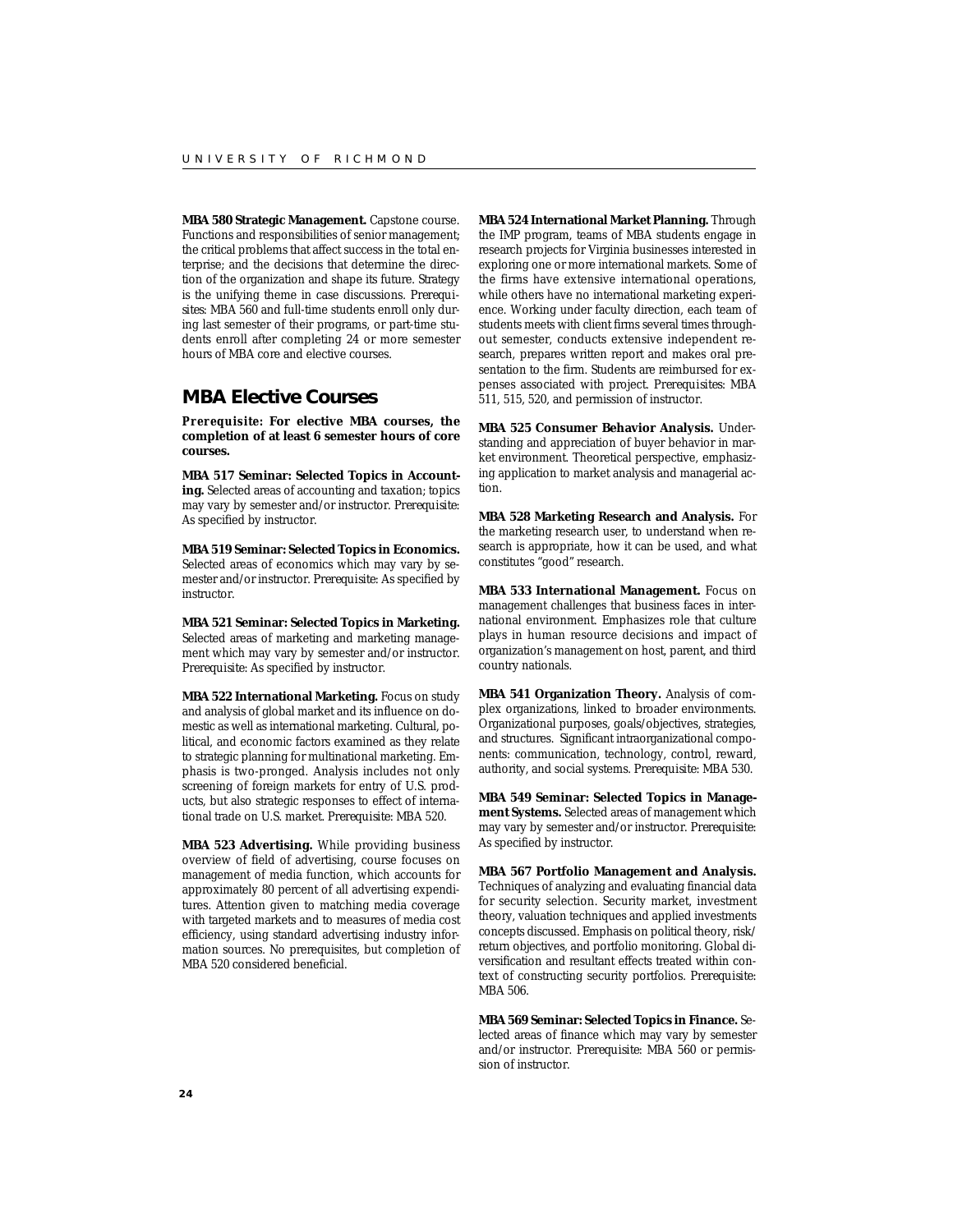### **D IRECTORY**

### **BOARD OF TRUSTEES**

#### **Officers**

**Robert L. Burrus Jr.**, *Rector* **Elaine J. Yeatts**, *Vice Rector* **William E. Cooper, Ph.D.** *President* **Carolyn R. Martin**, *Secretary* **Herbert C. Peterson**, *Assistant Secretary and Treasurer*

### **Corporate Trustees**

*(excluding Emeritus Trustees)*

**Term Expiring June 30, 2000**

**Austin Brockenbrough III**, *Richmond, Va.* **Dale P. Brown**, *Cincinnati, Ohio* **Martha A. Carpenter, M.D., D.Sc.**, *Charlottesville, Va.* **Grace E. Harris, Ph.D. D.S.S.***, Richmond, Va.* **Walter A. Harrow Jr.**, *Deltaville, Va.* **Stanley F. Pauley**, *Richmond, Va.* **Susan G. Quisenberry**, *Richmond, Va.* **Robert E. Rigsby**, *Richmond, Va.* **E. Claiborne Robins Jr., LL.D**, *Richmond, Va.*

#### **Term Expiring June 30, 2001**

**Robert F. Brooks Sr ., J.D.**, *Richmond, Va.* **Robert L. Burrus Jr., J.D.**, *Richmond, Va.* **John B. Clarke**, *Richmond, Va.* **Edward Eskandarian**, *Boston, Mass.* **John D. Gottwald**, *Richmond, Va.* **J. Earlene Jessee**, *Richmond, Va.* **Thomas C. Leggett, D.C.S.**, *South Boston, Va.* **Dennis A. Pryor**, *Richmond, Va.* **H. Norman Schwarzkopf, D.L.S.**, *Tampa, Fla.* **Frederick P. Stamp Jr., J.D.**, *Wheeling, W. Va.*

#### **Term Expiring June 30, 2002**

**Lewis T. Booker, J.D., LL.D**, *Richmond, Va.* **Ann Carol Marchant,** *Richmond, Va.* **James C. Roberts,** *Richmond, Va.*

**Claire M. Rosenbaum, Ph.D.**, *Manakin-Sabot, Va.* **Richard L. Sharp, D.C.S.** , *Richmond, Va.* **Jeremiah J. Sheehan**, *Richmond,Va.* **Robert S. Ukrop**, *Richmond, Va.* **William G. Wilson**, *Waynesboro, Va.* **Marshall B. Wishnack**, *Richmond, Va.*

### **Term Expiring June 30, 2003**

**Suzanne B. Baker**, *Winston-Salem, N.C.* **Isam E. Ballenger**, *Richmond,Va.* **William C. Bosher Jr.**, *Mechanicsville,Va.* **Otis D. Coston Jr.**, *McLean, Va.* **John R. Davis Jr.**, *Richmond, Va.* **Brian L. Hawkins**, *Boulder, Colo.* **Rebecca C. Massey**, *Richmond, Va.* **Thomas H. Neuhoff**, *Dallas, Texas* **Paul B. Queally,** *New York, N.Y.* **Elaine J. Yeatts**, *Richmond, Va.*

**Trustees Emeriti Floyd D. Gottwald Jr., D.C.S.** *(2003), Richmond, Va.* **William B. Graham** *(2002), Irvington, Va.* **Joseph A. Jennings, D.S.C.** (*2001*), *Richmond, Va.* **Robert C. King Sr.** *(2003), Richmond, Va.* **W. Dortch Oldham, LL.D.** *(2000), Nashville, Tenn.* **David P. Reynolds, D.C.S.** *(2003), Richmond, Va.* **Gilbert M. Rosenthal, LL.D.** *(2002), Richmond, Va.* **Charles H. Ryland, LL.B., LL.D.** *(2002), Warsaw, Va.* **Henry F. Stern,** *(2000), Richmond,Va.* **F. Carlyle Tiller, D.C.S.** *(2003), Palm City, Fla.* **C. Porter Vaughan Jr., D.C.S.** *(2003), Richmond, Va.* **E. Carlton Wilton, D.C.S.** *(2002), Richmond, Va.*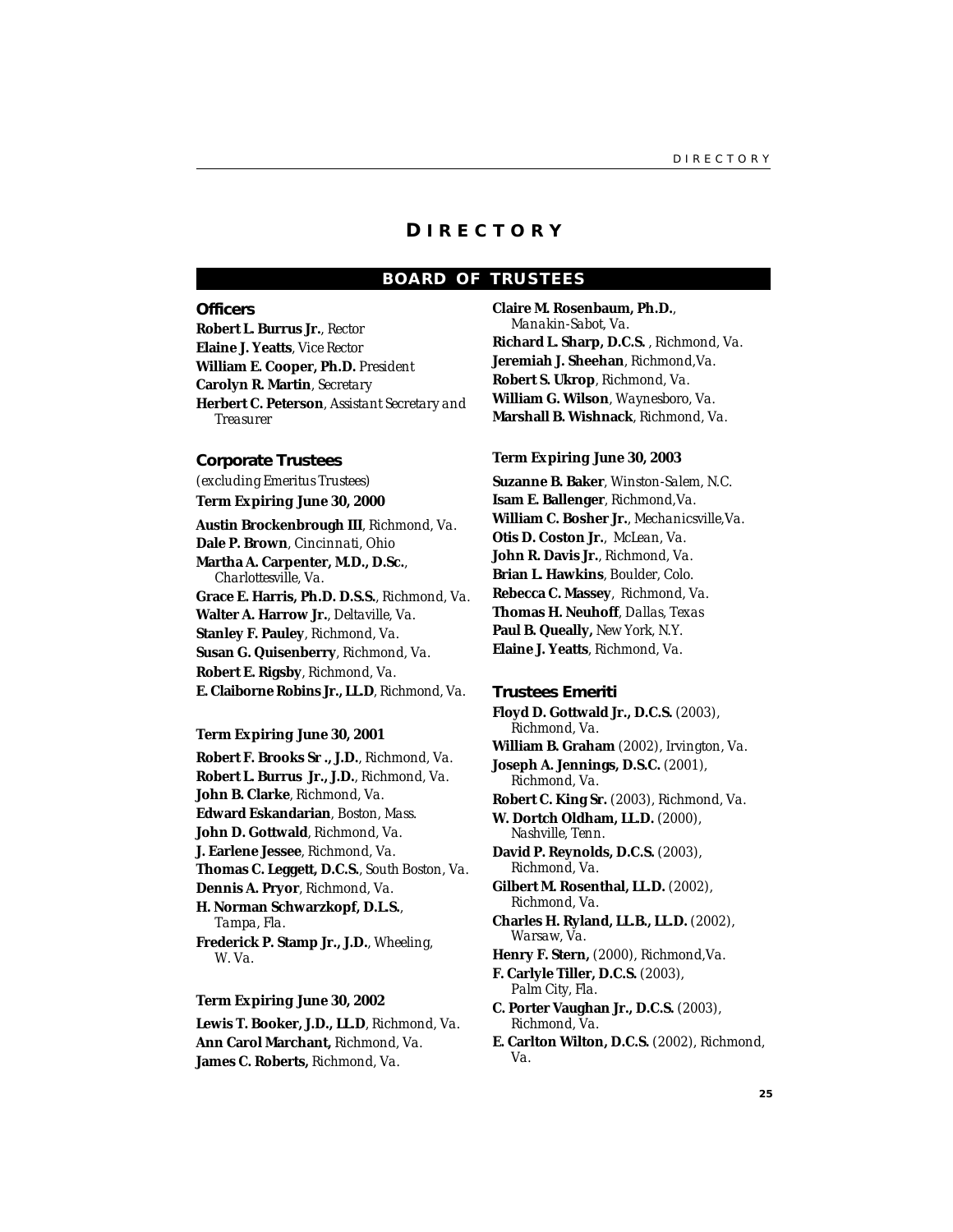### **ADMINISTRATION**

### **The University**

**William E. Cooper**, *President*

**Richard L. Morrill**, *Chancellor and University Professor*

**E. Bruce Heilman**, *Chancellor*

**Leonard S. Goldberg**, *Vice President, Student Affairs*

**Herbert C. Peterson**, *Vice President, Business and Finance, and Treasurer*

**Louis W. Moelchert Jr.**, *Vice President for Investments*

**D. Chris Withers**, *Vice President, Development and University Relations*

**Ellen Waite Franzen**, *Vice President for Information Services*

**Daniel J. Palazzolo**, *Special Assistant to the President for Academic Affairs*

**Julie E. Tea**, *Director of Special Projects, Office of the President*

- **Carolyn R. Martin**, *Executive Assistant to the President*
- **Carolyn S. Boggs**, *University Registrar*
- **James D. Miller**, *Director of Athletics*
- **David D. Burhans**, *Chaplain to the University*
- **James R. Rettig**, *University Librarian*

**University Deans**

**Uliana F. Gabara**, *Dean, International Education* **Patricia C. Harwood**, *Dean, Westhampton College*

- **David E. Leary**, *Dean, School of Arts and Sciences*
- **Richard A. Mateer**, *Dean, Richmond College*

**James L. Narduzzi**, *Dean, School of Continuing Studies*

**Karen L. Newman**, *Dean, The E. Claiborne Robins School of Business*

**John R. Pagan**, *Dean, University of Richmond School of Law*

**Anne W. Perkins**, *Interim Dean, Jepson School of Leadership Studies*

**Pamela W. Spence**, *Dean of Admission*

### **The E. Claiborne Robins School of Business**

**Karen L. Newman**, *Dean*

**Ian Stewart**, *Associate Dean and Director, The Richard S. Reynolds Graduate School*

**Terry M. Weisenberger**, *Associate Dean of Undergraduate Business Programs*

**Thomas J. Cossé,** *Director, International Business Programs*

**LouEllen Blackwelder**, *Director of Operations and Student Services*

### **SCHOOL OF BUSINESS FACULTY**

The year given designates the year of appointment. The year with ( ) is the year of *first* appointment.

**Ashworth, D. Neil**, *Professor of Management Systems;* 1981 B.B.A. (University of Kentucky), M.Comm.

(University of Richmond), M.B.A., Ph.D.(University of South Carolina)

- **Babb, Harold W.**, *Professor of Marketing;* 1977 B.S. (University of Richmond), M.S. (Virginia Commonwealth University), Ph.D.(Virginia Polytechnic Institute and State University)
- **Brown, Michelle L.**, *Assistant Professor of Management Systems;* 1994 Fellow (Life Management Institute), M.B.A., Ph.D. (York University)
- **Charlton, William T. Jr.**, C.F.A., *Assistant Professor of Finance;* 1995 B.S. (Texas A&M University), M.B.A. (St. Mary's University), Ph.D. (The University of Texas-Austin)
- **Clikeman, Paul M.**, C.P.A., C.I.A.*, Assistant Professor of Accounting;* 1995 B.S. (Valparaiso University), M.B.A. (University of Chicago), Ph.D. (University of Wisconsin)
- **Conover, C. Mitchell**, *Assistant Professor of Finance,* 2000 B.A. (University of Maryland), M.B.A. (East Carolina University), Ph.D. (Florida State University)
- **Cook, Robert Winston Jr.**, *Associate Professor of Economics;* 1980 B.A. (University of Richmond), M.A., Ph.D.

(Virginia Polytechnic Institute and State University)

**Cossé, Thomas J.**, *Professor of Marketing and Director of International Business Programs;* 1975 B.S. (University of Southwestern Louisiana), M.B.A., Ph.D. (University of Arkansas)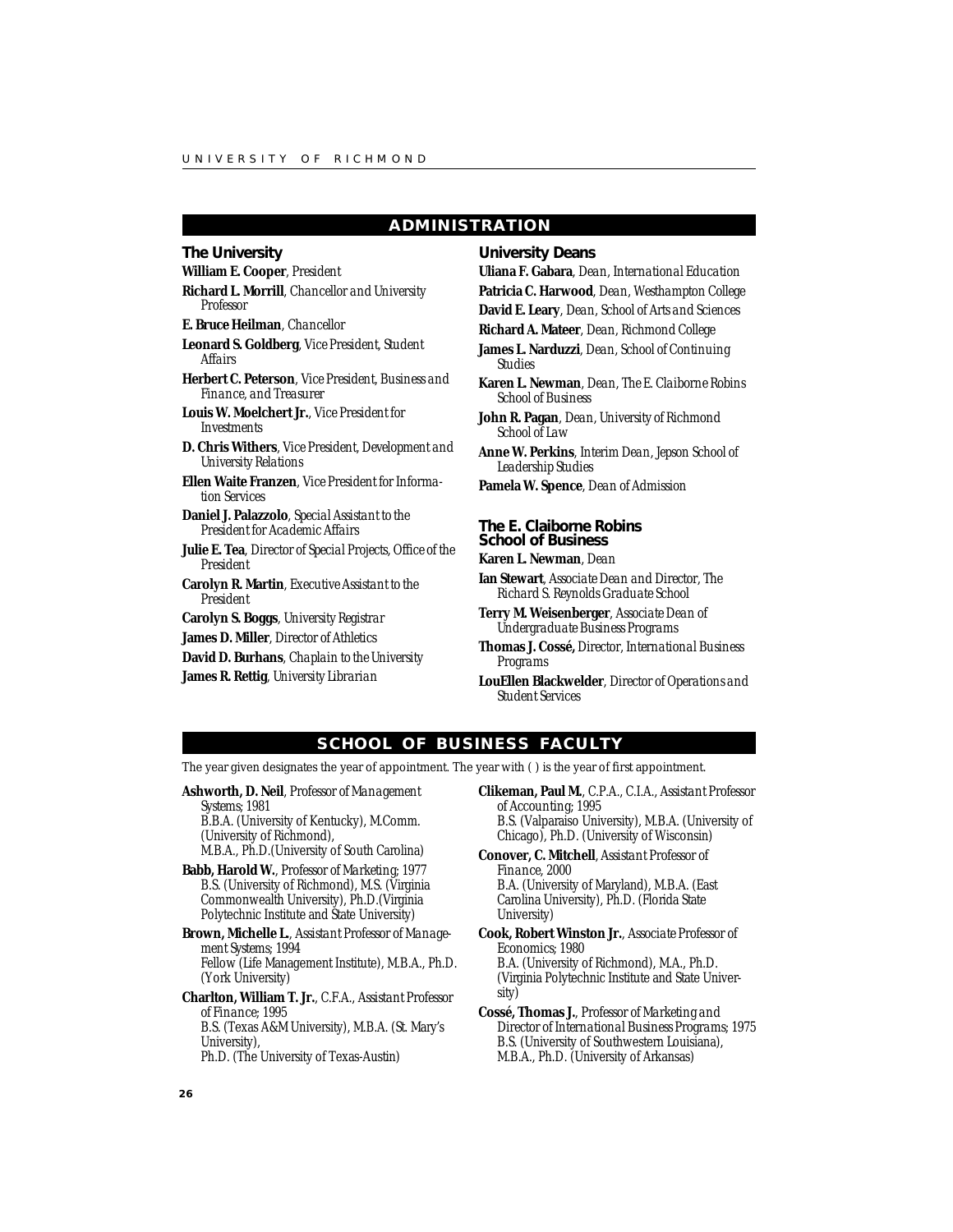- **Coughlan, Richard S.**, *Assistant Professor of Management Systems;* 1998 B.S. (University of Virginia), M.B.A., M.S., Ph.D. (University of Arizona)
- **Craft, Erik D.**, *Associate Professor of Economics;* 1994

B.A. (St. Lawrence University). M.A., Ph.D. (University of Chicago)

**Dean, David H.**, *Associate Professor of Economics;* 1987

B.A. (Hobart College), M.A., Ph.D. (Rutgers University)

- **Dolan, Robert C.**, *Professor of Economics;* 1980 B.A. (Hobart College), M.A., Ph.D. (Rutgers University)
- **Earl, John H. Jr.**, C.F.A., C.I.C., C.L.U., C.H.F.C., A.R.M., C.F.P., *Associate Professor of Finance;* 1981 B.B.A., M.S.B.A. (University of Massachusetts at Amherst), Ph.D. (Arizona State University)

**Eylon, Dafna**, *Associate Professor of Management Systems;* 1994 B.A. (Tel-Aviv University), Ph.D. (University of British Columbia)

**Fagan, Marbury A. II**, C.P.A., *Director of Software Instruction*; 1994

B.S., M.B.A. (University of Richmond) **Geiger, Marshall A.**, *Associate Professor of*

*Accounting;* 2000 B.S.B.A. (Bloomsburg University of Pennsylvania), M.S., Ph.D. (The Pennsylvania State University)

- **Giese, Thomas D.**, *Professor of Marketing;* 1978 B.S., M.S. (Southern Illinois University), Ph.D. (University of Mississippi)
- **Hoyle, Joe Ben**, C.P.A., *Associate Professor of Accounting;* 1979 B.A. (Duke University), M.A. (Appalachian State University)
- **Ireland, R. Duane**, *Professor of Management Systems, W. David Robbins Chair in Business Policy;* 2000 B.B.A., M.B.A., Ph.D. (Texas Tech University)

**Lancaster, M. Carol**, *Associate Professor of Finance;* 1989

B.S.E. (University of Arkansas), M.B.A., D.B.A. (Louisiana Tech University)

**Lascu, Dana-Nicoleta**, *Associate Professor of Marketing;* 1991

B.A. (University of Arizona), M.I.M. (American Graduate School of International Management), Ph.D. (University of South Carolina)

- **Lawrence, Carol M.**, *Associate Professor of Accounting;* 1996 B.A. (Washington University), B.S. (Indiana University Southeast), M.B.A., Ph.D. (Indiana University)
- **Litteral, Lewis Andy**, *Associate Professor of Management Systems;* 1982 B.S. (Georgia Southern College), M.S., Ph.D. (Clemson University)
- **McGoldrick, KimMarie**, *Associate Professor of Economics;* 1992 B.S. (State University of New York at Oswego), M.A., Ph.D. (State University of New York at Binghamton)
- **New, J. Randolph**, *Professor of Management Systems*; 1994 B.S.B.A., M.B.A. (University of Arkansas), Ph.D.

(Arizona State University)

- **Newman, Karen L.**, *Professor of Management Systems and Dean, The E. Claiborne Robins School of Business*; 1999 B.S. (Purdue University), M.B.A., Ph.D. (University of Chicago)
- **Nicholson, Robert H.**, *Associate Professor of Economics;* 1972 B.S. (University of Delaware), M.S., Ph.D. (North Carolina State University)
- **North, David S.**, *Assistant Professor of Finance;* 2000

B.A. (Michigan State University), M.B.A. (University of Notre Dame)

- **O'Connell, Brendan T.**, *Assistant Professor of Accounting;* 2000 B.S. (University of Ballarat), Graduate Diploma (Securities Institute of Australia), M.Bus, Ph.D. (Monash University)
- **Pfaff, John F.**, *Associate Professor of Marketing*; 1997 A.B. (Brown University), M.B.A. (New York University), Ph.D. (University of Washington)

**Raines, J. Patrick**, *Professor of Economics, The F. Carlyle Tiller Chair in Business;* 1982 B.A., M.A., Ph.D. (University of Alabama)

**Rondeau, Patrick J.**, C.P.I.M., *Assistant Professor of Management Systems;* 1997 B.S. (University of Wisconsin), M.B.A. (Mankato State University ), Ph.D. (University of Toledo)

**Rose, John S.**, *Professor of Management Systems;* 1977

A.B., A.M. (University of Michigan), Ph.D. (Northwestern University)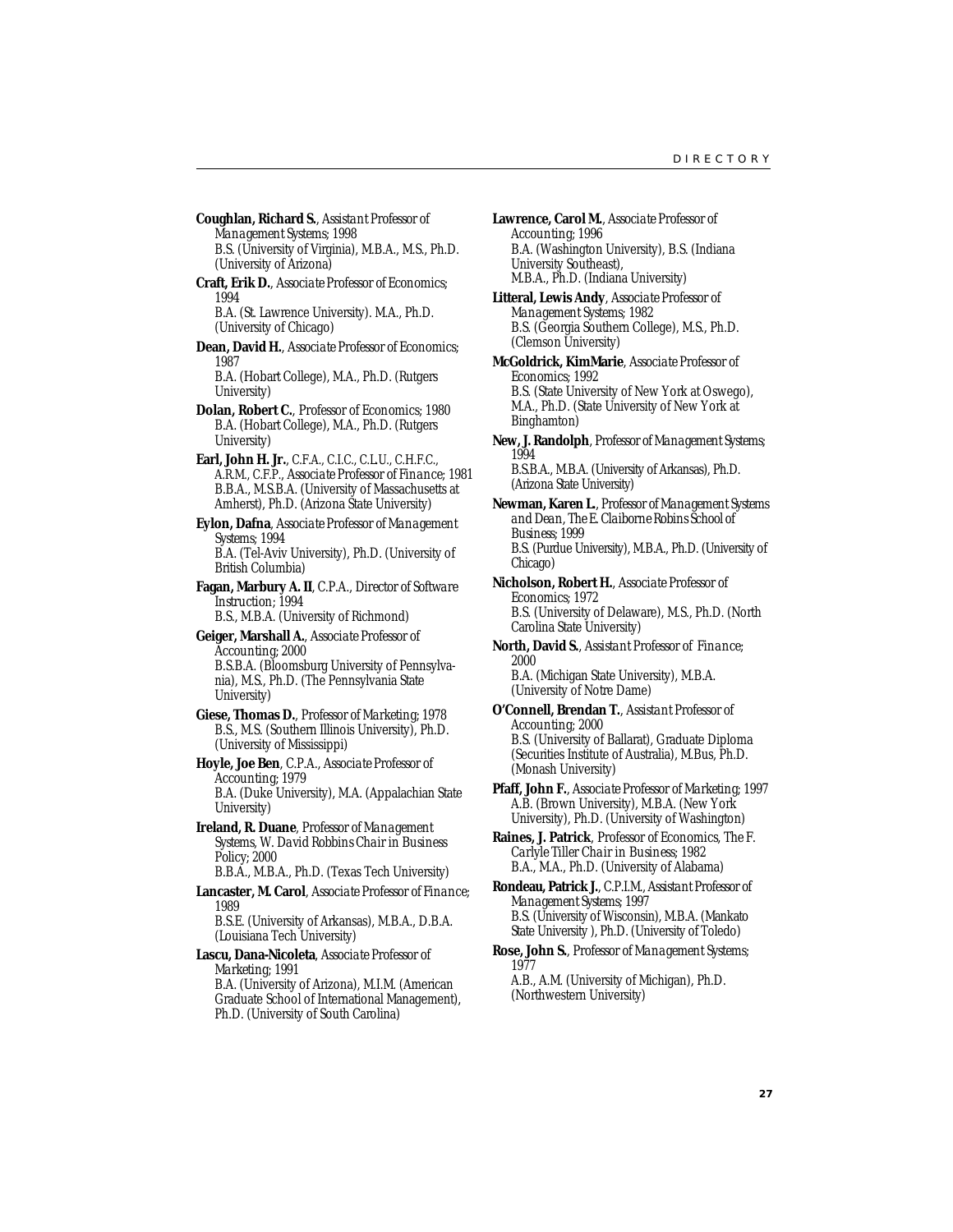- **Sanborn, Robert H.**, *Associate Professor of Accounting;* 1988 B.A. (The Johns Hopkins University), M.B.A. (Boston University), Ph.D. (University of Georgia)
- **Schmidt, Robert M.**, *Associate Professor of Economics, The CSX Chair in Management and Accounting;* 1981 B.A. (University of Wisconsin-Madison), M.A., Ph.D. (Duke University)
- **Slaughter, Raymond L.**, C.P.A., *Associate Professor of Accounting;* 1977 B.A. (Kentucky State College), M.B.A. (University of Pennsylvania), J.D. (Howard University), LL.M. (The College of William and Mary)
- **Schnorbus, Roger**, *Visiting Instructor in Management Systems;* 1997 B.S. (St. Francis College), M.B.A. (Wharton School, University of Pennsylvania)
- **Stevens, Jerry L.**, C.C.M., *Professor of Finance, The Joseph A. Jennings Chair in Business;* 1987 B.S. (Southwest Missouri State University), M.S., Ph.D. (University of Illinois)
- **Stewart, Ian.**, *Visiting Professor of Management Systems and Associate Dean and Director, The Richard S. Reynolds Graduate School;* 1997 M.B.A. (University of Richmond), D.B.A. (University of Romande)
- **Walden, W. Darrell**, C.P.A., *Assistant Professor of Accounting*; 1995 (1994) B.S. (Virginia Union University), M.S. (Syracuse University), Ph.D. (Virginia Commonwealth University)
- **Weisenberger, Terry M.**, *Associate Professor of Marketing and Associate Dean of Undergraduate Business Programs;* 1977 B.S., M.B.A., Ph.D. (Michigan State University)
- **Wight, Jonathan B.**, *Associate Professor of Economics;* 1982 B.A. (Duke University), M.A., Ph.D. (Vanderbilt University)

#### **The Management Institute**

- **Dunsing, Richard J.**, *Associate Professor of Organization Development, The Management Institute;* 1967 B.A. (Knox College), M.B.A. (Northwestern University)
- **Lawson, Jerry**, *Assistant Professor of Organizational Development;* 1994 B.S. (King College), M.S., Ph.D. in progress (Virginia Commonwealth University)
- **Meluch, Jeanette M.**, *Assistant Professor of Management Development;* 1988 B.A. (Ohio State University), M.A. (George Washington University)

### **Retired Faculty**

**Bettenhausen, Albert E.**, *Associate Dean, The E. Claiborne Robins School of Business, Emeritus;* 1972

B.S. in B.A. (University of Richmond), M.B.A. (University of Florida)

- **Bird, Francis A.**, C.P.A., *Professor of Accounting, Emeritus;* 1972 B.S. (Drexel University), M.S., Ph.D. (Pennsylvania State University)
- **Edwards, N. Fayne**, *Professor of Economics, Emeritus;* 1968 B.S. (Virginia Polytechnic Institute and State University), Ph.D. (University of Kentucky)
- **Goodwin, James C. Jr.**, *Professor of Management Systems, Emeritus;* 1976 B.S., M.B.A. (Louisiana State University), Ph.D. (University of North Carolina)
- **Jones, Phillip A. Sr.**, *Professor of Accounting, Emeritus;* 1973 B.A. (Harpur College), M.A. (State University of New York at Binghamton), Ph.D. (Michigan State University)
- **Jung, Clarence R., Jr.**, *Professor of Economics, Emeritus;* 1966 B.A. (DePauw University), M.A., Ph.D. (Ohio State University)
- **King, Robert L.**, *Professor of Marketing and Director of International Business Studies;* 1990 B.B.A. (University of Georgia), M.A., Ph.D. (Michigan State University), Doctor Honoris Causa (Oskar Lange Academy of Economics, Wroclaw, Poland)
- **Partain, Robert T.**, *Professor of Business Administration, Emeritus;* 1963 B.B.A., M.B.A. (North Texas State University), Ph.D. (University of Texas)
- **Phillips, Robert Wesley**, *Professor of Finance, Emeritus;* 1974 B.A. (Denison University), M.B.A. (Ohio University), D.B.A. (Indiana University)
- **Robbins, W. David**, *Professor of Business Policy, Emeritus; Dean Emeritus of The E. Claiborne Robins School of Business; The W. David Robbins Chair of Business Policy;* 1959 B.A. (North Texas State University), M.B.A. (Northwestern University), Ph.D. (Ohio State University)
- **Whitaker, David A.**, *Professor of Economics, Emeritus;* 1969 B.S. (Virginia Commonwealth University), M.S. (Virginia Polytechnic Institute and State University), Ph.D. (University of Florida)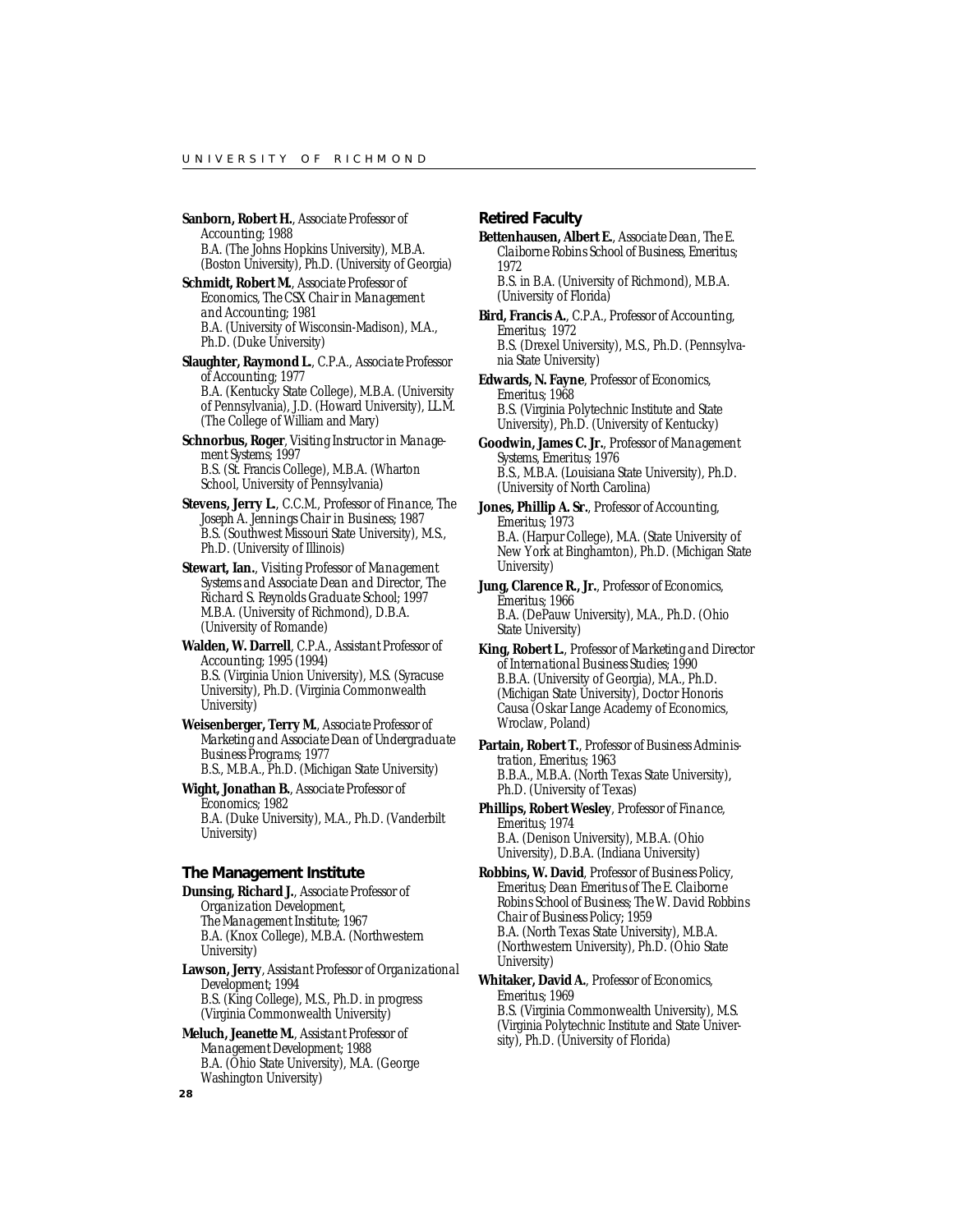### **I NDEX T O B UILDINGS**

#### **Boatwright Memorial Library 5**

Built in 1955, this library is a memorial to Frederic W. Boatwright, the third president of the University (1895–1946) and chancellor (1946– 51). Multimedia facilities in the Media Resource Center include a 100 seat auditorium and individual study carrels wired for videotape, videodisk and audio media. The offices of the Dean of Arts and Sciences, the Graduate School and International Education are located in a wing of the library. On the lower level, the Lora Robins Gallery of Design from Nature displays shells, fossils, gems and minerals.

#### **Booker Hall of Music 38a**

This facility houses the music programs. It is named for Leslie Sessoms Booker, a 1922 graduate of Westhampton College who served as alumnae secretary for the Westhampton College Alumnae Association from 1943 to 1968; Russell E. Booker, a 1924 graduate of Richmond College and 1929 graduate of The T.C. Williams School of Law, who taught in the law school and was executive director of the Virginia State Bar for many years, and Lewis T. Booker, a 1950 graduate of Richmond College, a 1977 recipient of an honorary degree, a member of the Board of Trustees since 1972 and former rector.

### **Brunet Memorial Hall 18**

One of the original buildings on campus, with additions completed in 1943 and 1964, Brunet Memorial Hall was extensively renovated in 1985. It is named for a University benefactor, Mrs. Sarah A. Brunet of Norfolk, Va. The building houses the admission office, the financial aid office, the Office of the Registrar and the Bursar's office.

#### **Camp Concert Hall 38b**

Located in the Booker Hall of Music, this theatre is named for James L. Camp, a trustee of the University (1900–26) and given in his memory by his six children. It was renovated in 1996.

#### **Cannon Memorial Chapel 36**

Constructed in 1929, the chapel was donated by the widow of Henry Mansfield Cannon, a Richmond tobacconist. It contains a Baroque tracker-action pipe organ built by Rudolf von Beckerath in 1961. Each of the beautiful stained-glass windows was commissioned by friends of the University.

#### **Deanery 33**

May L. Keller, dean of Westhampton College (1914–46) and professor of English, had the deanery built in 1925, and it was her home until 1964. The Deanery was renovated in 1981 and now houses the Westhampton College dean's office.

#### **Dennis Memorial Hall 13**

Completed in 1964, this men's residence hall is the gift of Overton D. Dennis, a member of the Richmond College class of 1910, in memory of his brother, Eugene T. Dennis.

### **E. Carlton Wilton Center for**

**Interfaith Campus Ministries 37** Completed in 1992, this facility houses the chaplain's staff and the denominational campus ministers as well as meeting rooms, a reception area and counseling facilities. It was a gift of E. Carlton Wilton, a trustee since 1984 and chairman of The Wilton Companies.

#### **The E. Claiborne Robins School of Business 1**

The University's business school in 1979 was named The E. Claiborne Robins School of Business in honor of the University's distinguished trustee and benefactor. In 1978, the graduate school of business was named to honor Richard S. Reynolds. Both are housed in this 1961 building made possible by a substantial bequest of L.U. Noland, a Newport News, Va., businessman. A wing completed in 1984 enhances the building's capacity. A major upgrade of the building's technology infrastructure was completed in 1999, and includes 10 multimedia classrooms with desktop access for each student to network services, a new computer lab and student group study space.

#### **Fraternity Lodges 22 & 24**

#### **Freeman Hall 10**

This men's residence hall was built in 1965. It is named for Douglas Southall Freeman, class of 1904 and former editor of the *Richmond News Leader*, who served as a trustee of the University (1925–50) and as rector (1934–50).

#### **Gottwald Science Center 35**

Completed in 1977, this complex houses the biology, chemistry and physics departments, and also components of the Virginia Institute for Scientific Research (VISR). In 1979 the center was named in honor of University trustee emeritus Floyd D. Gottwald, vice chairman of the executive committee of Ethyl Corporation.

#### **Gray Court 39**

Completed in 1974, this women's residence hall was given in memory of Agnes Taylor Gray, a 1923 graduate of Westhampton College, by her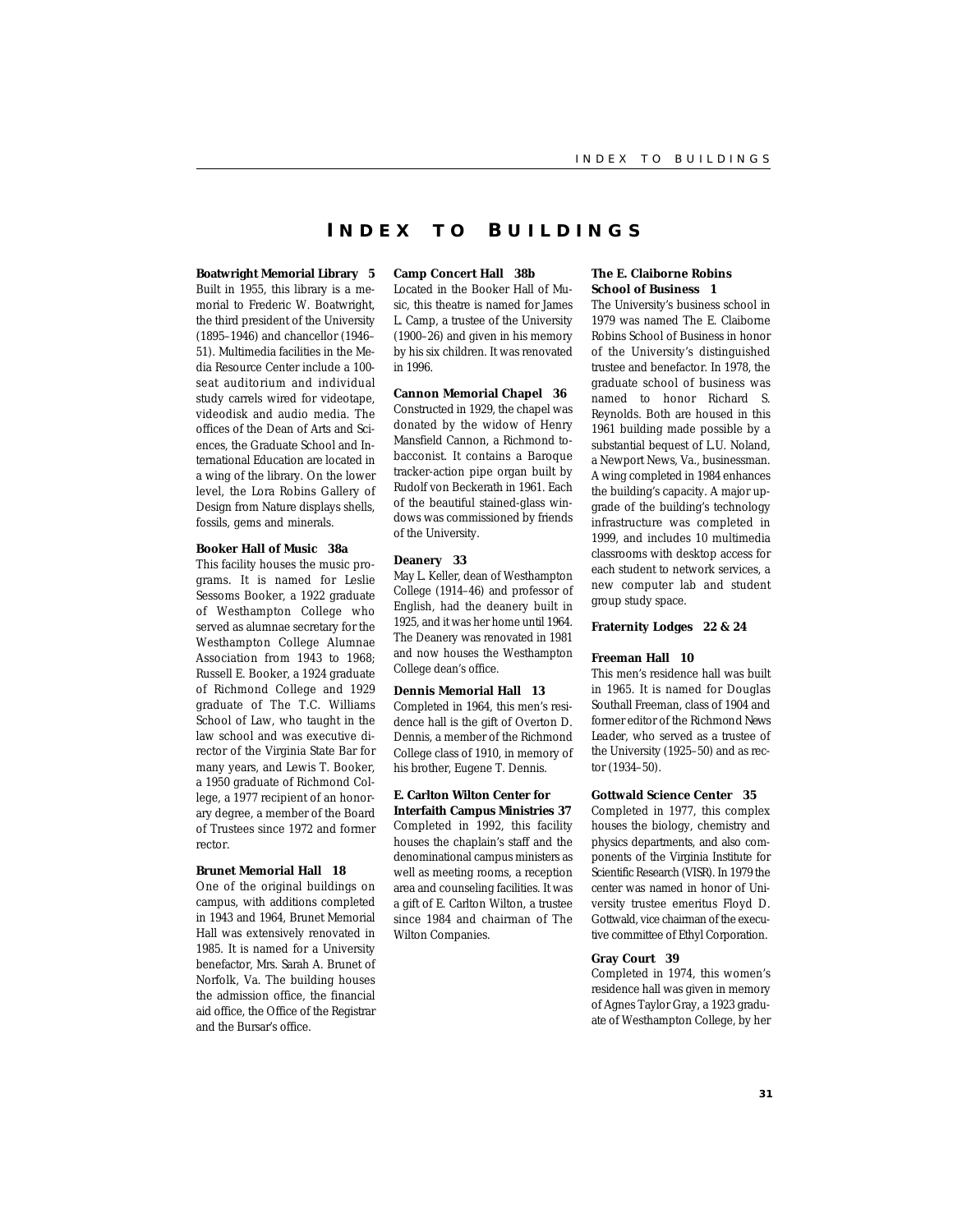husband, Virginia Senator Garland Gray, a 1921 graduate of Richmond College and a trustee of the University (1949–77).

### **Heilman Dining Center 34**

Named for E. Bruce Heilman, president of the University (1971–86), this is the central dining facility for the campus. The building opened in the fall of 1982 and houses one of the most modern dining services in the South. The University Club is located on the lower level.

#### **Jenkins Greek Theatre 41**

This amphitheater was built in 1929 with funds given by a prominent Richmond businessman, Luther H. Jenkins, R'04, H'52.

### **Jepson Alumni Center 49**

The Jepson Alumni Center began with the gift of the original "Bottomley House" to the University by Mr. and Mrs. William H. Goodwin Jr. The facility includes a state-of-theart conference center, elegant entertainment space and overnight guest suites. It is named for Robert S. Jepson Jr., a 1964 graduate of The E. Claiborne Robins School of Business, holder of a graduate business degree (1975) and honorary degree (1987).

#### **Jepson Hall 17**

Completed in 1992, this building houses the Jepson School of Leadership Studies, the nation's first such school for undergraduates. University Computing and the mathematics and computer science department also are located in this 70,000-squarefoot building. It is named for Robert S. Jepson Jr., a 1964 graduate of The E. Claiborne Robins School of Business, holder of a graduate business degree (1975) and honorary degree (1987).

#### **Jeter Memorial Hall 15**

This residence hall for men is one of the original buildings constructed in 1914. It is a memorial to Jeremiah Bell Jeter, a charter trustee of Richmond College (1840–80).

#### **Keller Hall 43**

Constructed in 1937, the building is named for May Lansfield Keller, the first dean of Westhampton College (1914–46), and professor of English. The residential section for undergraduate women includes the Keller Hall Reception Room. Another section is connected to the Modlin Center for the Arts.

#### **Law Residence Hall 21**

#### **Lora Robins Court 32**

Completed in 1979, this residence hall for 250 women was constructed through the generosity of Lora Robins.

#### **Marsh Hall 11**

Completed in 1973, this men's residence hall is named in honor of Robert T. Marsh Jr., a 1921 graduate who became a trustee in 1953 and served as rector (1958–73).

#### **Maryland Hall 3a**

Built in 1932 and named for its generous donors, the Maryland Baptists, this building houses the University's administrative office, including the president's suite and University Relations.

#### **Millhiser Memorial Gymnasium 16**

Constructed in 1921 with funds given by Mr. and Mrs. Clarence Millhiser in memory of their son, Roger, a former student at Richmond College, this building houses the Military Science department.

#### **Modlin Center for the Arts 38**

This spectacular state-of-the-art facility was completed in 1996, and is the focus for the arts at the University. It includes theatres, art galleries, a music-listening library, practice rooms and teaching studios. It is named for George M. Modlin, president of the University (1946-71), chancellor (1971-86), and chancellor emeritus (1986-98.)

#### **Moore Memorial Hall 12**

Built in 1969, this men's residence hall is named in honor of T. Justin Moore, 1908 graduate of the University, who served as a trustee (1936– 58) and rector (1951–58).

#### **North Court 40**

Constructed in 1914, this women's residence hall is one of the original buildings on the Westhampton campus. The four residence sections are grouped around a large English court, with a classroom section connected by a tower and cloisters.

#### **Perkinson Recital Hall 40**

The original Westhampton College Dining Hall is now used for recitals and lectures. It is named for William and Byrd Boisseau Perkinson, of Lawrenceville, Va. He is a 1938 graduate of Richmond College and she is a 1940 graduate of Westhampton College.

#### **Physical Plant 27**

#### **Pitt Baseball Field 25**

The field is named for Coach Malcolm U. Pitt, a member of the class of 1915, baseball coach (1928–71), and director of athletics (1944–67).

#### **Political Science 8**

Built in 1951, this facility houses the University post office, human resources and the department of political science.

#### **Power Plant 26**

**President's Home 44** Built in 1973 at 7000 River Road.

#### **Puryear Hall 3c**

Completed in 1926 and named for Bennett Puryear, professor of chemistry and chairman of the faculty in the 19th century, this building originally housed the chemistry department. It now houses the modern languages and literatures department, including a technologically advanced language lab, and the sociology and anthropology department.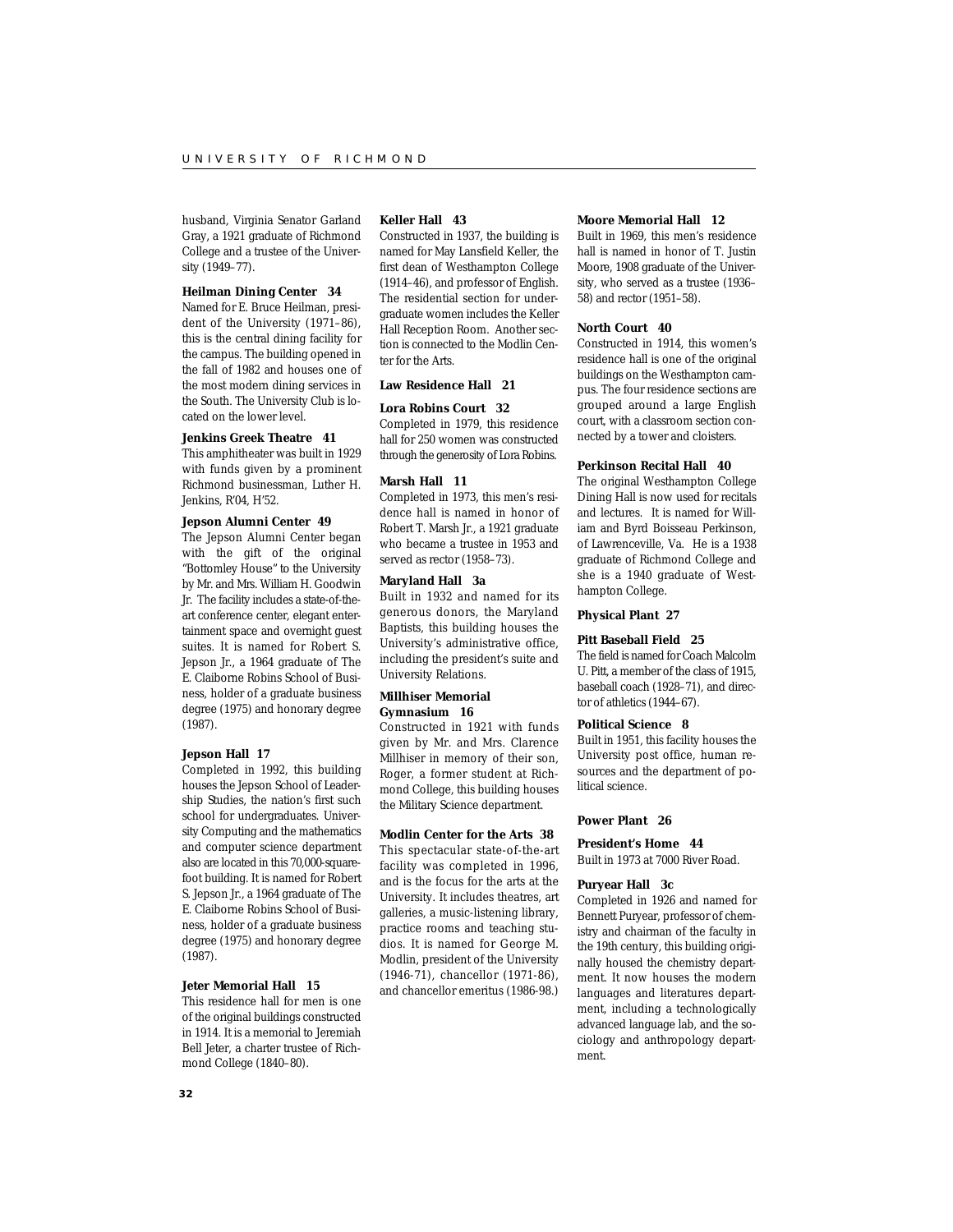### **Richmond Hall 3b**

Named for the city of Richmond whose residents provided generous gifts toward its construction in 1930, this building houses the department of psychology, Counseling and Psychological Services, Career Development Center, and classrooms.

#### **Robins Center 23**

Completed in 1972, this \$10 million center was a gift of alumnus and trustee E. Claiborne Robins and his family, whose other donations to the University included \$50 million to the University in 1969. It includes a 10,000-seat basketball arena, aerobics and fitness facilities, swimming pool and other sports and classroom space.

#### **Robins Memorial Hall 14**

Built in 1959, this men's residence hall is the gift of E. Claiborne Robins, class of 1931, in memory of his mother, Martha Elizabeth Robins.

#### **Ryland Hall 2**

Students now regard this as one building with a single name, although there are actually two structures joined together, both built in 1914. Robert Ryland Hall is named for the only president of Richmond College (1840-66). Charles H. Ryland Hall is named for a nephew of Robert Ryland, and a trustee of Richmond College (1874-1911), treasurer of Richmond College (1874–1911), and librarian of Richmond College (1883–1914). Extensively renovated in 1990, the facility houses classrooms and faculty offices for the departments of English, history and journalism.

**Soccer/Track Complex 20**

#### **South Court 42**

This residence hall for women was constructed in 1948.

**Special Programs Building 31** Built in 1963, this facility houses the Management Institute, School of Continuing Studies, Student Health Center and University Police.

#### **The T.C. Williams School of Law 19**

Established in 1870 and named for Thomas C. Williams Sr., trustee of Richmond College (1881–89), the present building was constructed in 1954 and enlarged in 1972 and 1991. Library additions were completed in 1981 and 1991.

#### **Thalhimer Guest Cottage 33**

Built as a part of the Deanery grounds, the cottage was extensively remodeled in 1985 to accommodate special visitors to the campus. The guest cottage is named for Ruth Wallerstein Thalhimer, a 1922 Westhampton College graduate, whose gift along with others, especially those from the Westhampton College Class of 1934, made the renovation possible.

#### **Thomas Memorial Hall 7**

One of the original buildings, this residence hall for men is named for James Thomas Jr., a charter trustee of Richmond College (1835–59).

#### **Tyler Haynes Commons 4**

Spanning Westhampton Lake, this student activities center includes lounges, the campus radio station, dining facilities (the Pier), campus pub (The Cellar), the bookstore, game rooms, meeting rooms, student organization offices, and the offices of the vice president for student affairs and the director of multicultural affairs/assistant to the vice president. Completed in 1977, the building was named in 1984 for W. Tyler Haynes, a 1922 graduate of Richmond College and a trustee of the University (1963– 1972).

#### **University Forest Apartments 29**

Primarily junior and senior students live in this complex of townhouses. Four apartment units are especially designed for disabled students.

#### **University Post Office 8**

#### **Virginia Baptist Historical Society 6**

This wing of the Boatwright Memorial Library is the repository for the archives of the Baptists of Virginia and includes more than 1,500 manuscript volumes of early church records. Much work toward preserving and cataloging the materials was done by Dr. Garnett Ryland, secretary of the society (1940–54) and professor of chemistry (1915– 45).

#### **Whitehurst 51**

Whitehurst, completed in 1998, is both the gateway and the "living room" of the RIchmond College community. Whitehurst houses the Richmond College Dean's Office and provides social and meeting space for all University of Richmond students. The architecture of Whitehurst is modeled after Thomas Hall and Jeter Hall, the original buildings of Richmond College. Whitehurst also boasts an attractive 52-foot clock tower that chimes on the hour. This elegant and comfortable facility was made possible by an estate gift from John D. Whitehurst, Jr., R'27, L'31.

#### **Wood Memorial Hall 9**

A substantial grant for this men's residence hall, constructed in 1956, was given in memory of Mrs. Bettie Davis Wood.

*See next page for Numerical Key.*